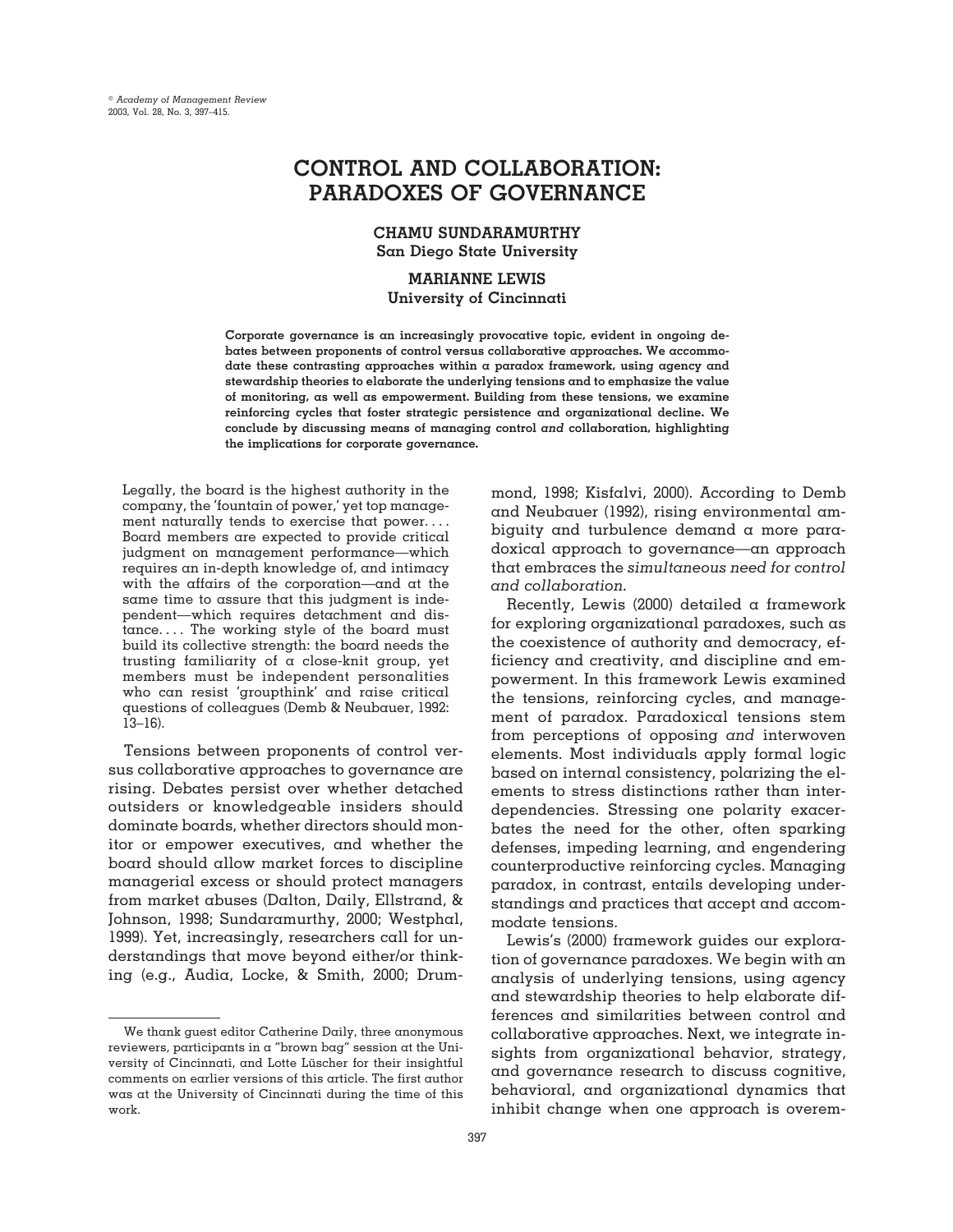phasized. We detail four reinforcing cycles that foster strategic persistence (Audia et al., 2000) and organizational decline (Hambrick & D'Aveni, 1988). We then examine means of managing control *and* collaboration, discussing implications of a paradox approach for governance research and practice.

## **TENSIONS: CONTRASTING APPROACHES TO GOVERNANCE**

Competing perspectives help sharpen researchers' focus on opposing facets of paradox (Lewis & Keleman, 2002; Poole & Van de Ven, 1989). We apply agency and stewardship theories to detail contrasting, yet potentially complementary, approaches to governance. Rooted in economics and finance, agency theory informs a control approach aimed at curbing self-serving behaviors of managers (agents) that may negatively impact owners' (principals) wealth (Eisenhardt, 1989). Stewardship theory details a collaborative approach, tapping insights from sociology and psychology. Proponents of this approach strive to enhance board-management ties and decision making by empowering managers (stewards) of the firm (Davis, Schoorman, & Donaldson, 1997). To elaborate controlcollaboration tensions, we juxtapose assumptions and prescriptions of each approach (see Figure 1).

Control and collaborative approaches promote alternative "models of man" (Davis et al., 1997). Their fundamental assumptions expose varied and interwoven aspects of human tendencies, motivation, and management-owner relations. Control advocates accentuate the challenges of individualism and the value of extrinsic motivation. A "risk differential" fosters goal conflict (Jensen & Meckling, 1976). As Wiseman and Gomez-Mejia (1998) have explained, principals are risk neutral because they can own shares in multiple, diverse companies. Agents, however, are more risk averse, owing to their need for stable employment. This differential poses a moral hazard—the potential for agents to engage in opportunistic behavior and inspires distrust. A collaborative approach, in contrast, stresses managers' tendencies to be collectively oriented and intrinsically motivated. As stewards, managers may identify with the firm and internalize its mission. Hence, they

Control Collaboration Agency theory Theoretical basis Stewardship theory (economics and finance) (sociology and psychology) Assumptions Individualist Human tendencies Collectivist Opportunism Cooperation Motivation Extrinsic Intrinsic Management-Geal conflict owner relations Goal alignment (firm identification) (risk differential) Distrust Trust Prescriptions Discipline Service Board's and monitor primary role and advise Outsiders **Board structure** Insiders, social ties Nonduality CEO duality Fosters firm identification and long-Reduces goal conflict, avoids Executive stock increasing risk differential ownership  $term$  relations Constrains self serving Curbs psychological commitment Market for behavior corporate control

**FIGURE 1 Contrasting Approaches to Corporate Governance**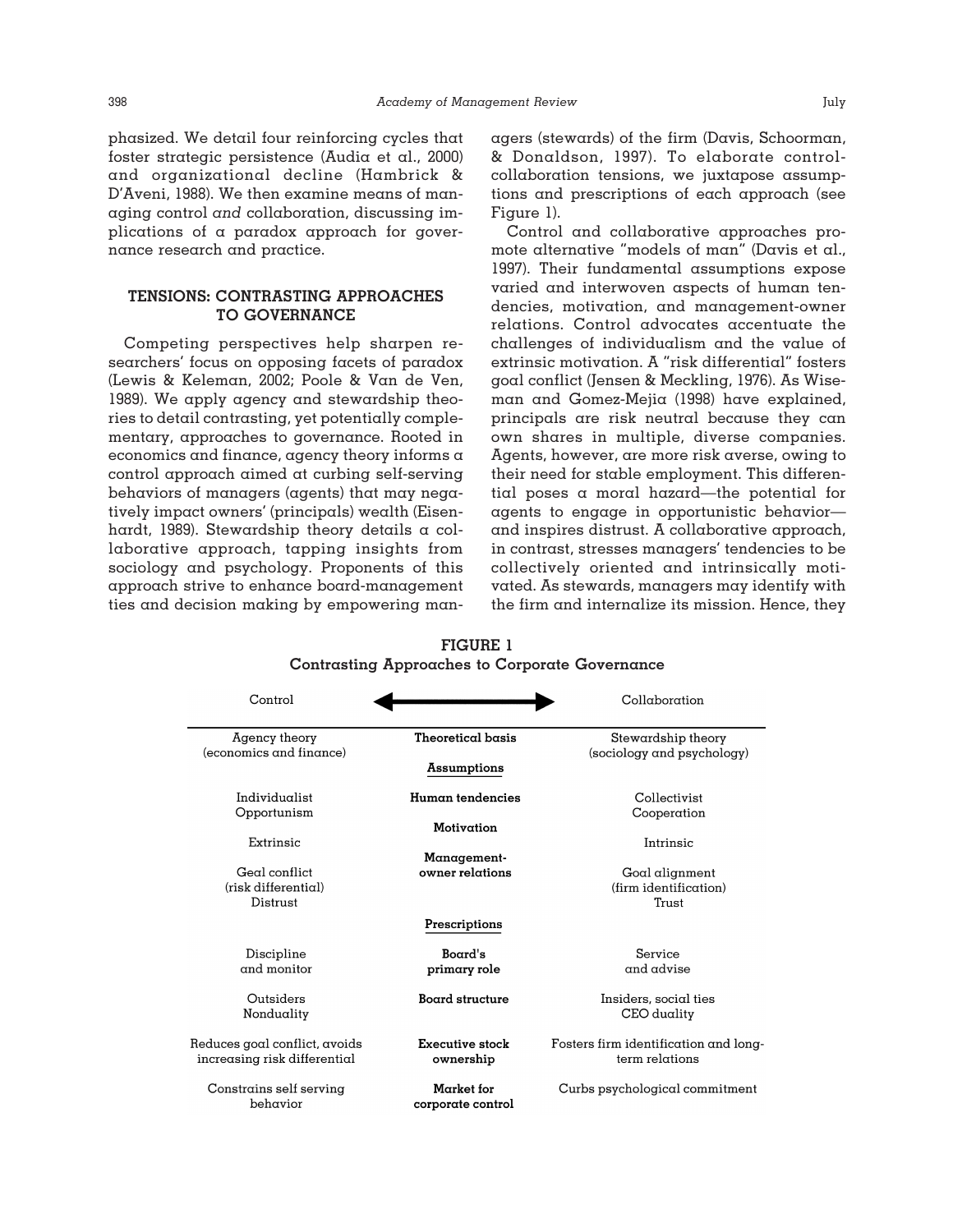may be trusted to "behave in ways that are consistent with organizational objectives" (Davis et al., 1997: 25).

Grounded in these assumptions, each approach prescribes certain board roles and structures. A control approach stresses discipline. According to Fama, the board is the "ultimate internal monitor . . . whose most important role is to scrutinize the highest decision makers within the firm" (1980: 294). Outside directors, those detached from management and daily operations, facilitate objectivity (Kosnik, 1987), while separate CEO and chair positions provide further checks and balances (Rechner & Dalton, 1991).

A collaborative approach, in contrast, stresses service, calling for boards to advise and enhance strategy formulation. Board-management social ties foster trust, helping executives to engage less in impression management and to seek greater input from directors (Westphal, 1999). Likewise, directors may offer more candid feedback, confident that executives will consider their views. Structurally, insiders are valued for their operational expertise (Baysinger, Kosnik, & Turk, 1991), while CEO-chairs provide a unity of command that may clarify decisionmaking authority, reduce role conflict, and reassure shareholders (Finkelstein & D'Aveni, 1994).

These approaches also offer varied insights into the means of encouraging effective management. For instance, a control approach values stock ownership as an internal bonding mechanism, reducing goal conflict by tying executives' rewards to firm performance (Jensen & Murphy, 1990). Yet advocates warn that excessive stock ownership widens the risk differential, intensifying managers' aversion to risk taking (Stulz, 1988). The market for corporate control, however, may constrain self-serving behaviors by providing an arena in which different teams compete to manage a firm's resources (Jensen & Ruback, 1983).

In contrast, a collaborative approach consistently promotes equity ownership to foster firm identification (Hambrick & Jackson, 2000) and to signal an enduring board-management relationship (Dalton & Daily, 1999). The market for corporate control may undermine these benefits by curbing managers' psychological commitment to the firm. Hence, antitakeover provisions may help support long-term relationships that satisfy managers' intrinsic needs for affiliation (Davis et al., 1997).

In sum, these contrasting approaches elaborate control-collaboration tensions. Seemingly divergent assumptions accentuate intricate dualities of human nature—for example, individualist/collectivist tendencies, extrinsic/intrinsic motivations, and distrusting/trusting relations. From this foundation, researchers prescribe governance mechanisms that foster control or collaboration across multiple dimensions. Indeed, ongoing debates between agency and stewardship theorists (e.g., Amihud & Lev, 1999; Lane, Cannella, & Lubatkin, 1999) encourage researchers to explore this complexity. Agency theorists increasingly have noted the costs and limits of vigilant control. For instance, in several studies researchers have investigated how varied control mechanisms may substitute or complement one another (e.g., Morck, Shleifer, & Vishny, 1989; Rediker & Seth, 1995; Sundaramurthy, 1996; Sundaramurthy, Mahoney, & Mahoney, 1997). Likewise, stewardship theorists have examined how contextual factors may constrain or enable a collaborative approach. For example, Davis et al. (1997) noted psychological, situational, and cultural factors that predispose individuals to stewardship.

## **REINFORCING CYCLES: DYSFUNCTIONAL DYNAMICS OF CONTROL-COLLABORATION TENSIONS**

Paradoxical tensions spark defenses that may inhibit change and fuel counterproductive reinforcing cycles (Lewis, 2000). Defenses denote cognitive, behavioral, and organizational responses that protect the ego, preventing actors or groups from confronting the limits of current understandings and practices. Extant studies depict such cycles as self-fulfilling prophecies (e.g., Frey, 1997; Lindsley, Brass, & Thomas, 1995), downward spirals (e.g., Hambrick & D'Aveni, 1988), or strategic persistence (e.g., Audia et al., 2000; Boeker, 1997; Kisfalvi, 2000).

We apply a paradox framework to extend this literature, exploring how a collaboration *or* control emphasis may raise defenses that fuel such dysfunctional dynamics. Indeed, boards often emphasize either control or collaboration, because existing mindsets and political forces favor (and perpetuate) one approach (Daily & Schwenk, 1996; Westphal & Zajac, 1995). We examine high- and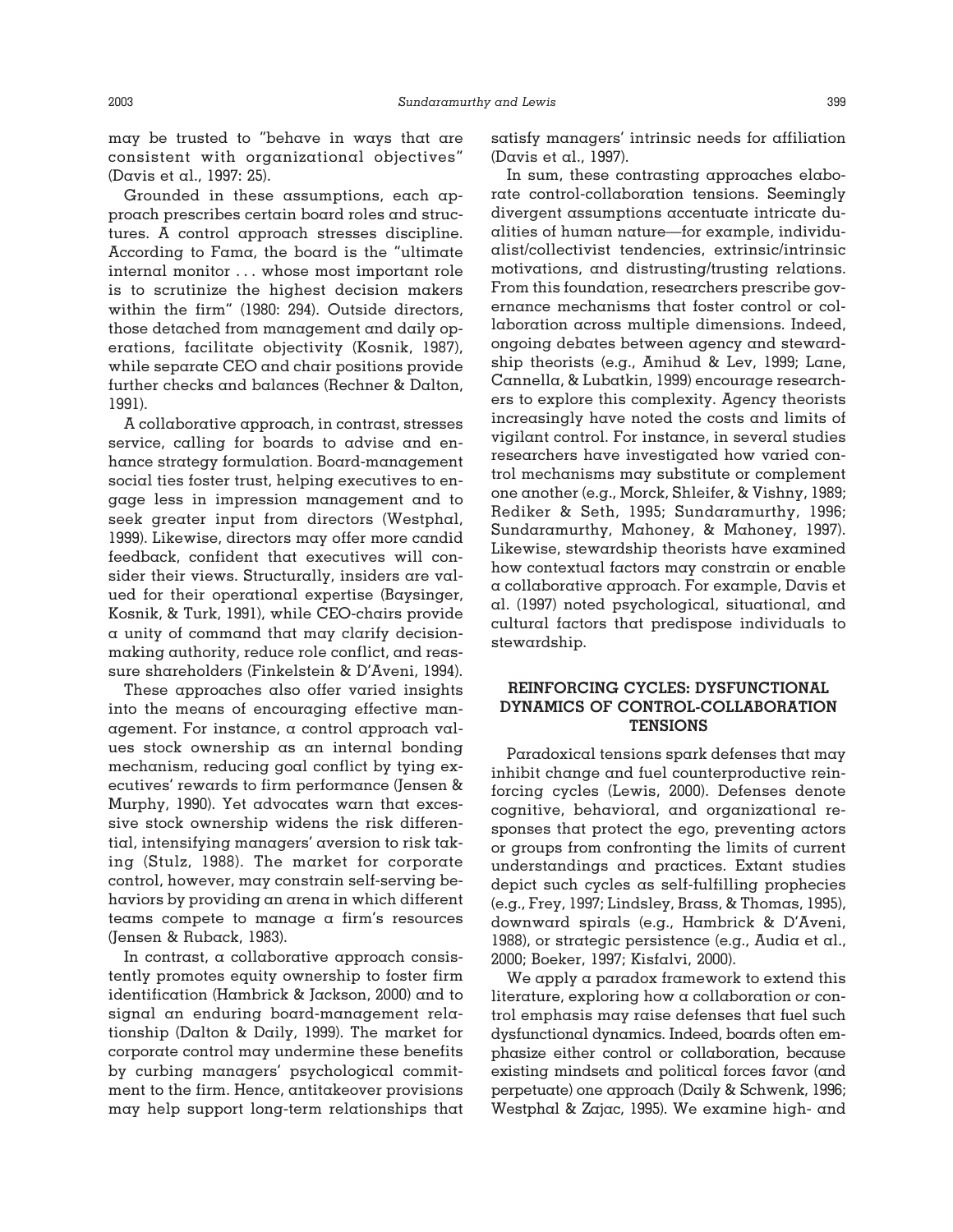low-performance contexts, detailing four reinforcing cycles potentially triggered by such emphasis.

In highly collaborative settings, firm identification increases directors' and managers' desires to defend their collective decision making. Mounting groupthink results in strategic persistence during good times and organizational decline as performance deteriorates. The effects of a control emphasis are similar, but defenses vary. A dominant control approach promotes clear separation of responsibilities, spurring directors to defend the vigilance of their monitoring efforts and prompting managers to justify their chosen strategy and its execution. Rising distrust exacerbates these defenses, hampering board-management interactions and learning.

## **Reinforcing Cycles of Collaboration**

Stressing a collaborative approach, directors and executives seek to become a cohesive "governing team." Yet as teams focus on cooperative decision making and goal alignment, they accentuate the simultaneous need to systematically monitor and critique their efforts. Reinforcing cycles potentially swirl around groupthink—a pattern of collective defenses aimed at denying or suppressing tensions (e.g., need for control as well as collaboration; Janis, 1982). As illustrated in Figure 2, the nature of defenses and their consequences varies according to firm performance.

**High-performance cycle.** Researchers propose that a collaboration emphasis and past success provide seeds for rising groupthink (e.g., Janis, 1982) and strategic persistence (e.g., Kisfalvi, 2000). Audia et al. (2000) explain that decision makers in this context often exhibit considerable confidence in their team (i.e., collective efficacy), in their current strategies, and in their beliefs regarding cause-effect relations. In addition, both directors and executives with excessive stock ownership may strongly identify with the firm, internalizing comments regarding firm performance and strategies (Davis et al., 1997). Over time, the combination of high collective efficacy and firm identification raises the potential for counterproductive defenses. Faulty attributions, consensus seeking, and complacency and entrenchment may intensify collaboration and strategic persistence.

An extended period of prosperity often reduces a firm's motivation to comprehend the causes of success, raising the likelihood of faulty attributions (Lindsley, Brass, & Thomas, 1995). Cohesive governance teams may attribute their success to internal factors, such as the strategies, structures, and processes they developed (Milliken & Lant, 1991; Miller, 1994). Taking credit for success inspires overconfidence, further reducing incentives to question the causes of performance.

A second form of faulty attribution entails directors' and managers' collectively rationalizing and discounting environmental change. Overconfidence—and the desire to protect their egos—desensitize decision makers to negative feedback. Applying tenets from crisis denial literature, D'Aveni and MacMillan (1990) note that consistent high performance encourages actors to view changes as inconsequential and temporary. Ranft and O'Neill (2001) pose the case of collaborative firms led by "high-flying founders." They found that repeated success builds huge egos. Founders assume "superstar" status, gaining informal power and closely identifying with strategic decisions. Without vigilant monitoring by blockholders (Bethel & Liebeskind, 1993) and detached outside directors (Johnson, Hoskisson, & Hitt, 1993), denial and overconfidence can prevent needed restructuring, depleting a firm's potential slack (Hambrick & D'Aveni, 1988).

Consensus seeking further validates team effectiveness, demonstrating the team's decisionmaking prowess. Information gathering and processing efforts, however, may suffer. As executives and directors build strong social ties and mutual trust, pressures toward cohesion grow. Members, acting as "mindguards," exert pressure on those whose opinions contradict the majority, protecting the team from information contrary to its beliefs (Janis, 1982: 175). Even if past successes were due to accidents of timing, confidence rises as searches for critical feedback decrease (Lindsley et al., 1995).

Over time, the governance team's increasingly rigid mental maps, constricted information flow, and high collective efficacy induce complacency and entrenchment (Lindsley et al., 1995). An unquestioned and positive framing of the firm's strategy and environment may foster risk aversion, as well as underinvestment in new initiatives (Ranft & O'Neill, 2001). Antitake-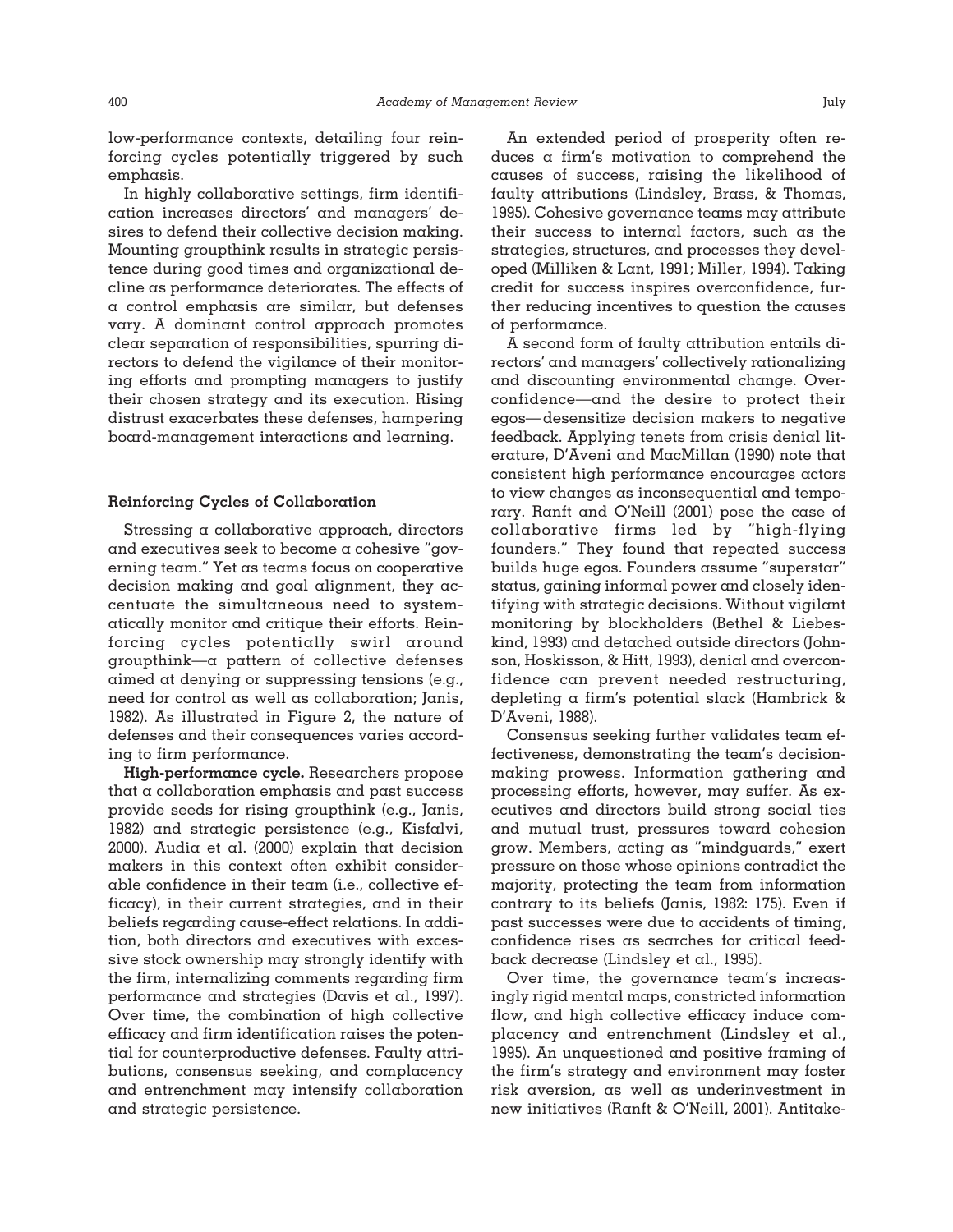

# **FIGURE 2 Reinforcing Cycles of Collaboration**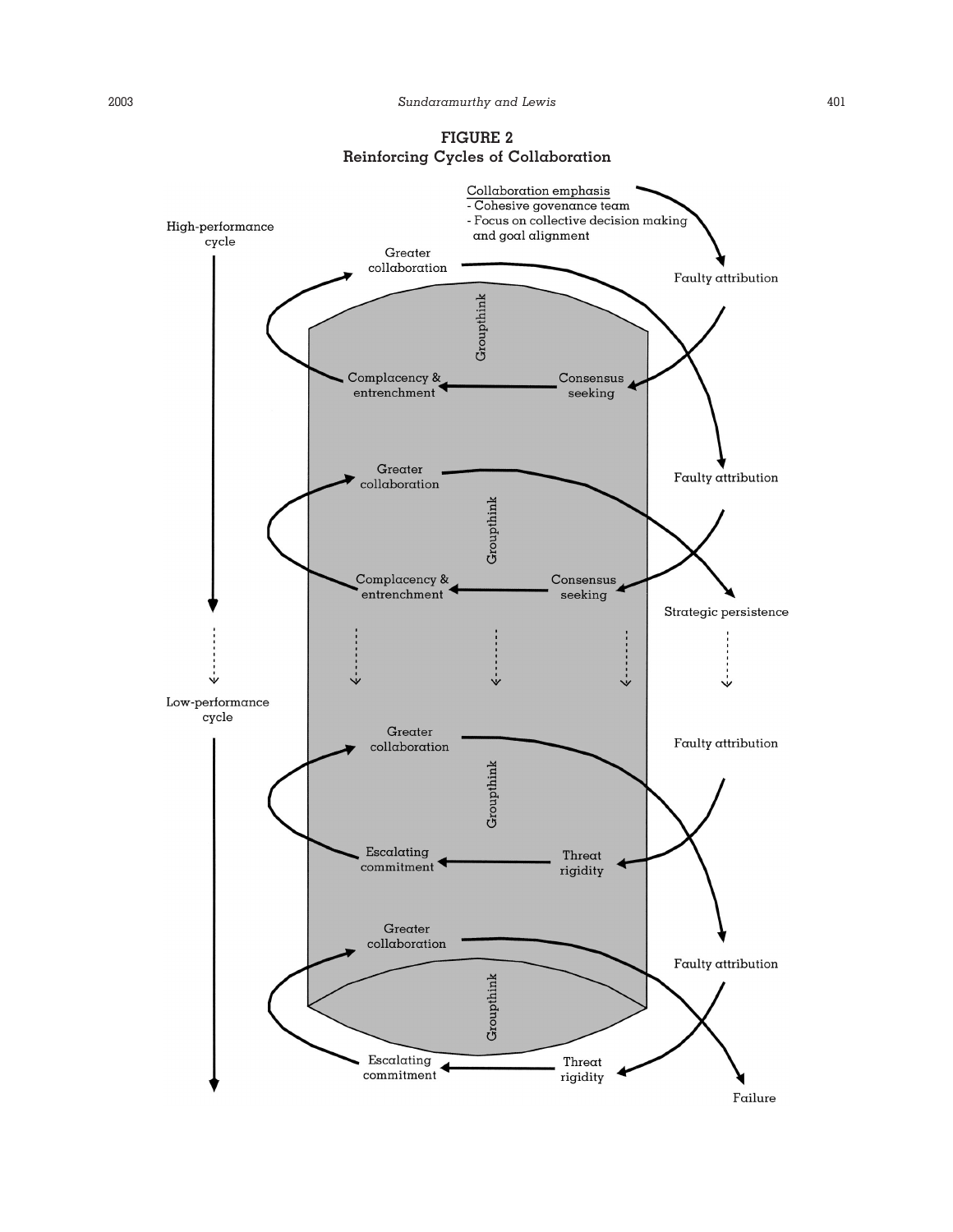over measures (Mahoney, Sundaramurthy, & Mahoney, 1997) or lack of external monitoring (Hansen & Hill, 1991) can exacerbate myopia. A team may prefer the certainty of its initial strategy, even if it is no longer appropriate. Gradually, faulty attributions and consensus seeking institutionalize the dominant coalition, while disenfranchising others (Miller, 1994). Absent critical assessment, "success creates corporate cultures that make company . . . leaders into power centers, into heroes with the status and resources to perpetuate both their stewardship and their policies" (Miller & Chen, 1994: 4).

Groupthink, along with the related defenses it spurs, allows the board and management to bask in past successes and increase their collaboration, rather than recognize the need for change and greater control. This reinforcing cycle fosters strategic persistence or "the paradox of success" (Audia et al., 2000). If the fit between a firm's current strategy and environmental conditions remains, negative consequences may be delayed. Yet the effectiveness of all successful strategies will decline eventually because of competitive imitation. A drastic environmental shift, however, can have an immediate impact, heralding the firm into the low-performance cycle.

> *Proposition 1a: Firms with a history of high performance and a predominant emphasis on collaboration will experience reinforcing cycles that foster strategic persistence.*

**Low-performance cycle.** As performance declines, so does a team's collective efficacy, altering members' potential defenses (Lindsley et al., 1995). While defenses evoked by success bolster director-executive relations and decision making, defenses in a low-performance context serve a "face-saving" purpose (Staw, 1976). Groupthink exacerbates faulty attributions, threat rigidity, and escalating commitment to a failing course of action, eventually resulting in failure (see Figure 2).

Faulty attribution serves as a defense in highand low-performance contexts. Yet emphasis shifts from internal attributions of success and discounting of environmental changes, in the former, to external attribution of decline and blaming in the latter. Studies show that executives often ascribe failure to factors beyond their control (e.g., Salancik & Meindl, 1984; Staw, McKechnie, & Puffer, 1983), helping manage their personal anxieties and image. According to Milliken and Lant, managers may engage in "wishful thinking," "perceive the external factors that led to failure as bad luck," and "underestimate the permanence and significance" of environmental changes (1991: 143). To bolster their confidence, managers also may interpret problems as an indication that their strategies are inappropriately implemented, rather than inappropriate themselves (Sherman & Chaganti, 1998).

Blaming offers an alternative—and likely interwoven—defense. According to Boeker (1992), CEOs with considerable informal (i.e., referent) and formal (i.e., duality, stock ownership) power often attribute poor performance to external factors and influence the board to do likewise. For instance, they may project blame toward (and remove) lower-level subordinates, depicting the scapegoats as poor implementers of effective plans. Simultaneously, tight allegiances and CEO duality can inhibit directors from proactively seeking and effectively critiquing feedback about CEO performance, negating succession as an adaptive mechanism (Boeker & Goodstein, 1993). Consequently, in times of poor performance, cohesive teams often exacerbate managerial entrenchment and attachment to the current strategy (Cannella & Lubatkin, 1993).

Studies suggest that groupthink fuels threatrigidity responses during decline (e.g., D'Aveni & MacMillan, 1990). According to Staw, Sandelands, and Dutton (1981), low performance intensifies stress, causing managers to restrict their information gathering and to rely instead on familiar knowledge to reduce communication complexity and anxiety. Rising stress also may cause managers to formalize procedures and further consolidate their power. Daily and Dalton (1994) found that bankrupt firms rely more on centralized governance (fewer outside directors and CEO duality) than do survivors. In their words, threat-rigidity responses coupled with executive entrenchment "escorts the declining firms into  $\alpha$  position from which there is little chance of return" (1994: 649).

Studies depict how groupthink and declining performance foster escalating commitment to a failing course of action (Kisfalvi, 2000). Staw (1976) explains that "knee deep in the big muddy" decision makers may raise their commitment—dedicating more resources and even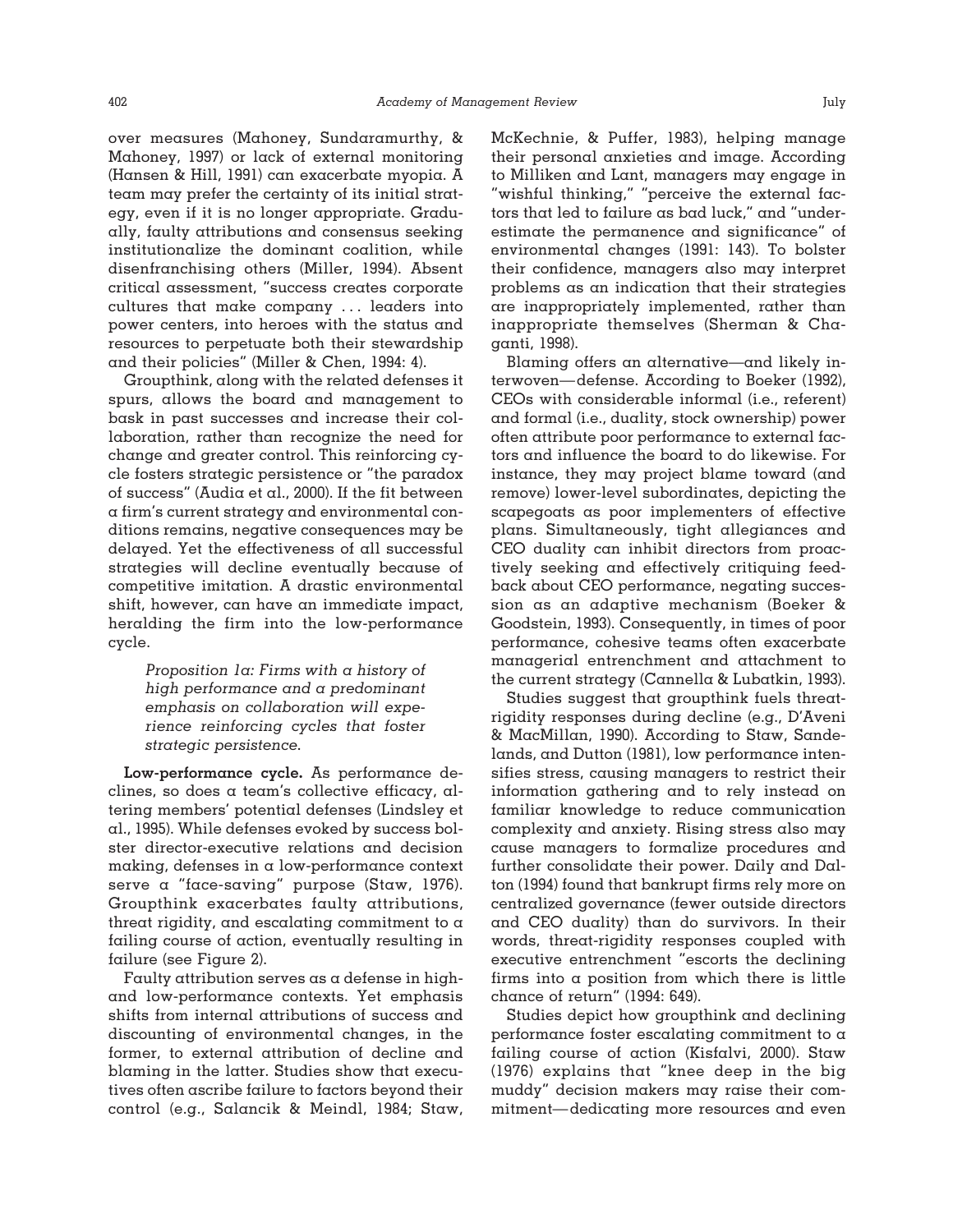their identities—to the current strategy, rather than address its limitations. According to Brockner (1992), escalation defends close boardmanagement relationships. While executives intensify their commitment to save face, directors do so to signal their dedication to management. Drummond (1998) recounts the case of  $\alpha$ massive IT venture by the Bank of England. As the project began to go awry, executives repeatedly sought to "save face" by increasing project resources. Rather than intervene and potentially harm their social ties, members of the board intensified their support, contributing to a vicious cycle.

Changes in risk propensity also contribute to escalation. According to Whyte (1989), a cohesive group will not only seek consensus around the current course of action but also will make decisions that promote a *more extreme* version of the existing strategy. This reaction suggests  $\alpha$ "risky shift." Sticking with an inappropriate strategy appears safe (low risk) but is actually a high-risk decision. McLain and Hackman (1999) explain that a cohesive, trusting group is more likely to make this shift as supportive interactions reduce the perceptions of risk and uncertainty. Likewise, prospect theorists posit that managers tend to be more risk seeking when facing losses (Kahneman & Tversky, 1979). Rather than accept losses as "sunk costs," actors tend to choose a course of action that risks a much greater loss, offering a slim chance of breaking even or making a profit.

In sum, poor performance may spark change and learning if governance teams recognize their actions as a possible cause of decline, encouraging them to question their existing strategies, roles, and structures. Yet teams often exert energy defending their current course of action, thereby suppressing the need for greater monitoring, discipline, and control. Daily and Dalton (1994) found that highly collaborative firms (e.g., CEO duality, insider-dominated boards) more rigidly adhered to this governance approach during decline, inhibiting turnaround and eventually leading to failure.

> *Proposition 1b: In a low-performance context, firms with a predominant emphasis on collaboration will experience reinforcing cycles that foster organizational decline.*

#### **Reinforcing Cycles of Control**

Proponents of a control approach seek vigilant, outsider-dominated boards and active monitoring. As with its collaborative counterpart, however, an overemphasis on control may prove counterproductive. Researchers note that excessive use of rational controls simultaneously signals and reinforces a growing distrust (Ghoshal & Moran, 1996). As Frey explains, "The agent may perceive more intensive monitoring by the principal as an indication of distrust, or as a unilateral break of the contract built on mutual trust" (1997: 664).

Yet directors also must collaborate with managers and trust their ability to handle daily operations and implement board initiatives. This tension sparks defenses that suppress stewardship, inhibit information flow, and engender the very behaviors the approach seeks to curb. Defenses trigger reinforcing cycles often described as self-fulfilling prophecies (e.g., Davis et al., 1997; Frey, 1997; Ghoshal & Moran, 1996). We detail the dynamics of these cycles in high- and low-performance contexts (Figure 3).

**High-performance cycle.** The pairing of high performance and a control emphasis may foster rising distrust, sparking defenses in a reinforcing cycle. Suppressed stewardship, boardmanagement polarization, and myopic behaviors prompt greater control and strategic persistence.

According to stewardship theory, controls may squelch managers' stewardship motives and aspirations—the very leadership traits needed to propel organizations to new heights. Managers who reach the apex of organizations typically are driven by higher-order needs. According to Davis et al., intrinsic rewards associated with growth, achievement, and affiliation motivate these individuals to "more readily engage in cooperative, altruistic, and spontaneous unrewarded citizenship behaviors" (1997: 30). Rational controls stymie these proclivities by limiting social ties and emphasizing extrinsic rewards. Suppressing their aspirations pushes the steward to either (1) reduce his or her organizational commitment and engage in more selfserving behaviors to fulfill lower-order needs or (2) if unable to suppress their aspirations, become increasingly withdrawn and resistant.

Similarly, Frey (1993, 1997) reviewed extensive research support for the "crowding-out effect."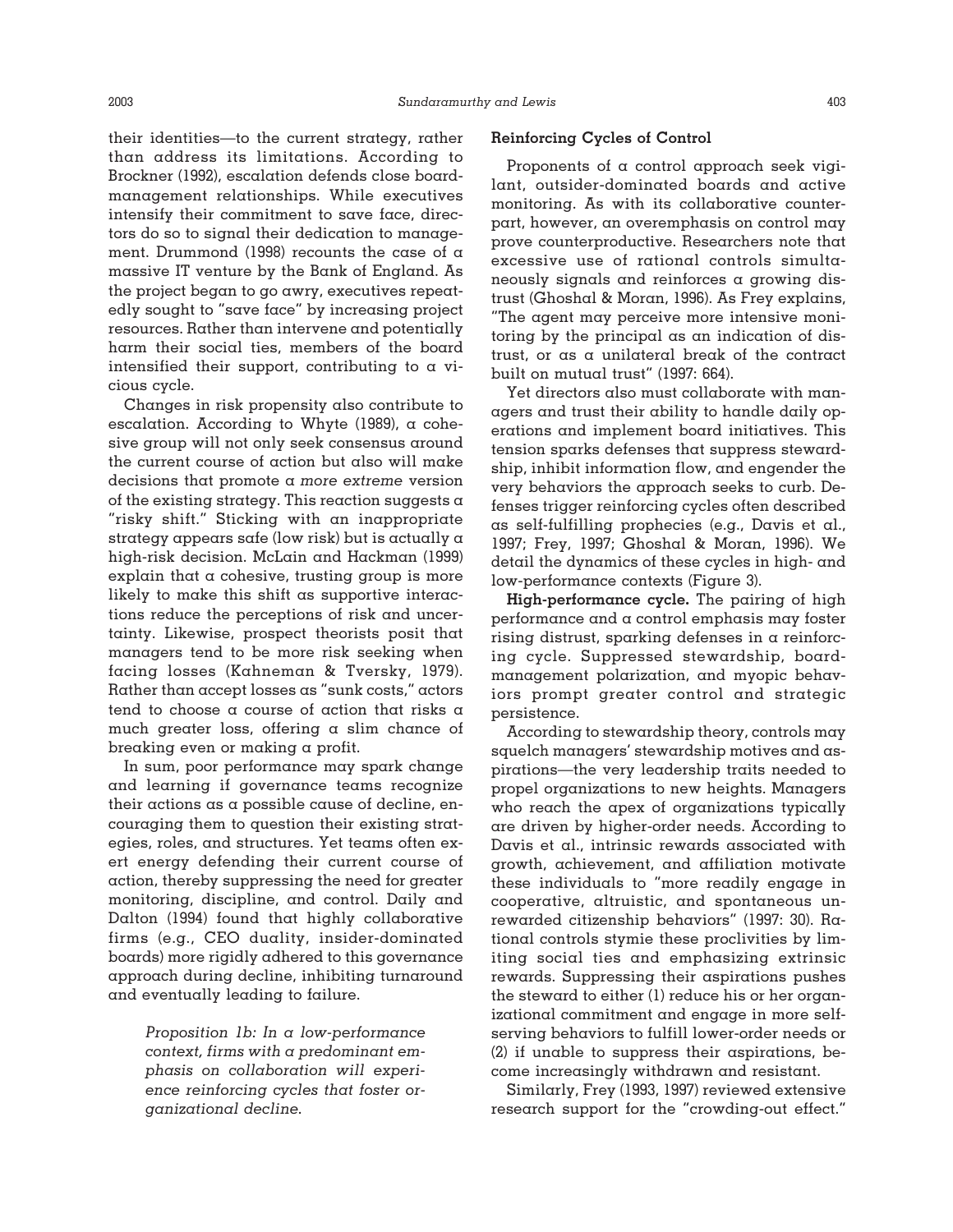**FIGURE 3 Reinforcing Cycles of Control**

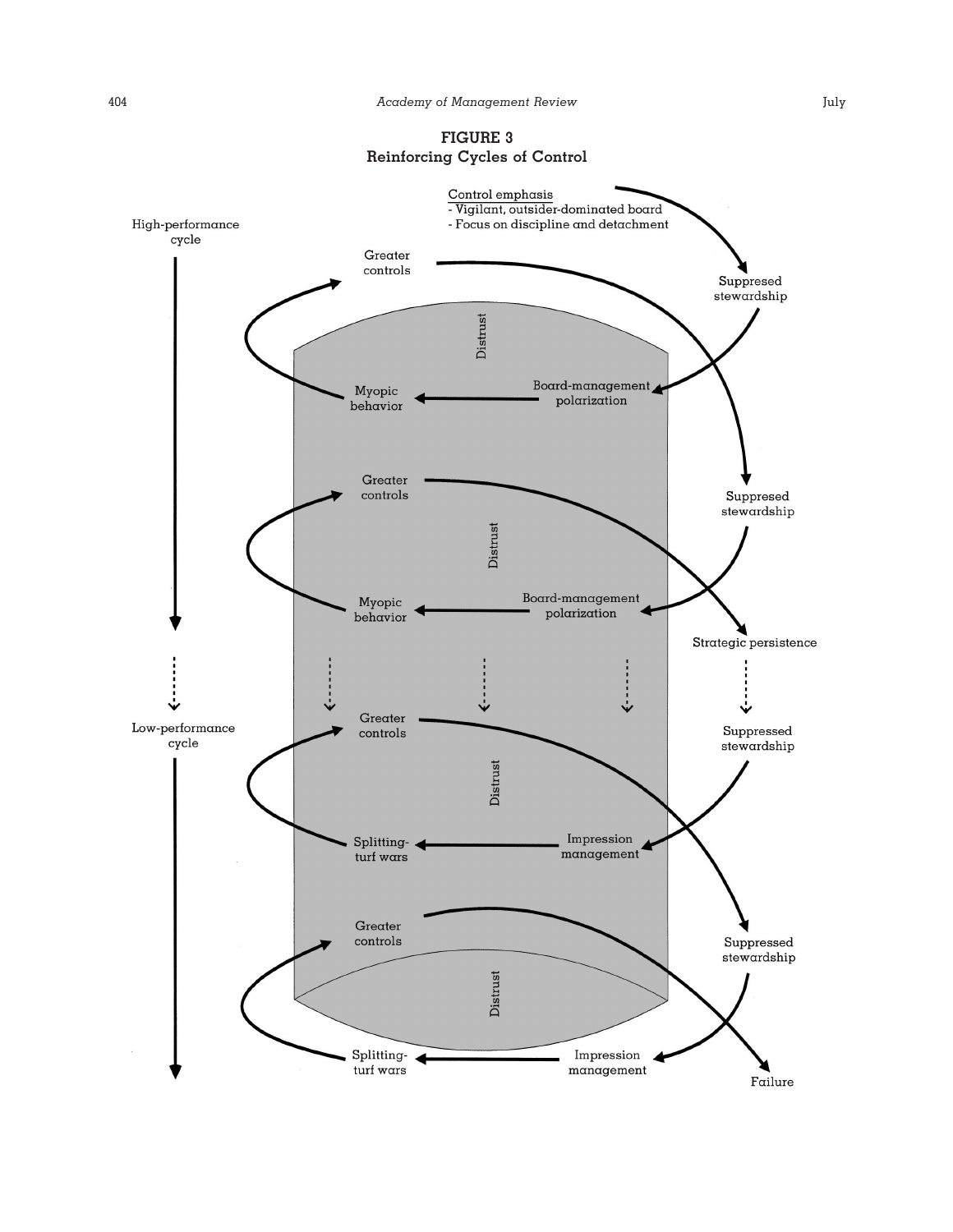This effect suggests that monitoring and bonding mechanisms undermine motivation under two conditions. First, when agents—as is the case with most executives—have high work morale, firm identification, internalized performance standards, and decision-making discretion, extrinsic incentives do not fulfill their needs. Second, controls that are viewed as coercive and constraining shift the locus of control from agent to principal, reducing the agent's desire to comply. Such perceptions are more likely when trust is low, reducing the agent's overall work motivation and increasing the principal's desire for control. This effect is reinforcing. Agents increasingly perceive controls as indications of distrust, further motivating them to reduce their effort (Frey, 1993).

Rising tensions may foster polarization, as actors' defenses encourage a growing division of board-management interests and activities. Rather than respond to needs for greater collaboration and social controls (e.g., trust, insiders), directors may seek more *effective* use of rational controls, further detaching themselves from internal operations to enable more critical monitoring. Meanwhile, managers may experience ambivalence, feeling pride in their firm's performance as well as frustrations over rising controls and distrust. According to Pratt and Doucet (2000), polarization offers temporary solace from ambivalence. Managers may attempt to isolate themselves from the source of their frustrations, increasing their emotional distance from the board and external monitors while targeting their positive feelings on other members of the top management team.

Polarization, however, constricts information flow, impeding communications between board and management and intensifying their mutual distrust. As Dougherty (1996: 427) notes, in the context of product development, polarized groups become immersed in their own activities, fragmenting understandings of outsiders' demands and insiders' operations into different "thought worlds" that are difficult to integrate. This challenge intensifies as directors and executives become overconfident in successful times and less likely to seek and consider others' advice. Likewise, information asymmetry may increase as managers seek credit for the firm's success and downplay the board's role, hoarding critical information to solidify their growing power base.

Over time, polarization engenders myopic behaviors that inhibit learning and risk taking. According to Piderit (2000), management and board may become progressively isolated and less likely to experiment, express divergent opinions, and discuss decision options. Facing control-collaboration tensions, directors may cling to their beliefs in human limitations, stressing rational, outcome-based controls to reduce the risk of managerial opportunism (Ghoshal & Moran, 1996).

Moreover, boards dominated by outsiders, who are less involved with internal operations, are more likely to use financial, outcome-based controls than subjective, strategic controls. Yet tight financial controls often result in shortened time horizons and risk-avoidance behavior on the part of managers (Hayes & Abernathy, 1980; Hoskisson, Hitt, & Hill, 1991). Active external monitoring (Graves, 1988) can further stifle longterm investments and result in extensive corporate diversification (Fox & Hamilton, 1994). However, when insiders are well represented on the board, top executives are more willing to invest in long-term R&D projects (Baysinger et al., 1991).

Frey (1997) further suggests that the declining intrinsic motivation spurred by monitoring and bonding mechanisms may reduce agents' learning capacity. Myopic decision making stems from repressed desires for creativity and curiosity. Learning becomes tied to specific situations for which extrinsic rewards apply, fueling lowrisk, single-loop learning while discouraging more frame-breaking innovations and change. Macaulay's (1963) classic study depicts how rational controls diminish decision-making flexibility. Extensive formalization indicates a lack of trust and blunts the value of social ties, "turning a cooperative venture into an antagonistic horse trade" (Macaulay, 1963: 43).

In this cycle polarization and myopic behaviors—and their accompanying information asymmetry and risk aversion—confirm directors' distrust of executives, prompting greater use of rational controls. Intensification of controls may create a depersonalized workplace and disenfranchised employees, as principals assume the primary responsibility of deciding and orchestrating firm procedures. Trust and managerial discretion decline, reducing executives' opportunities and motivation for stewardship. Davis et al. (1997) propose that this cycle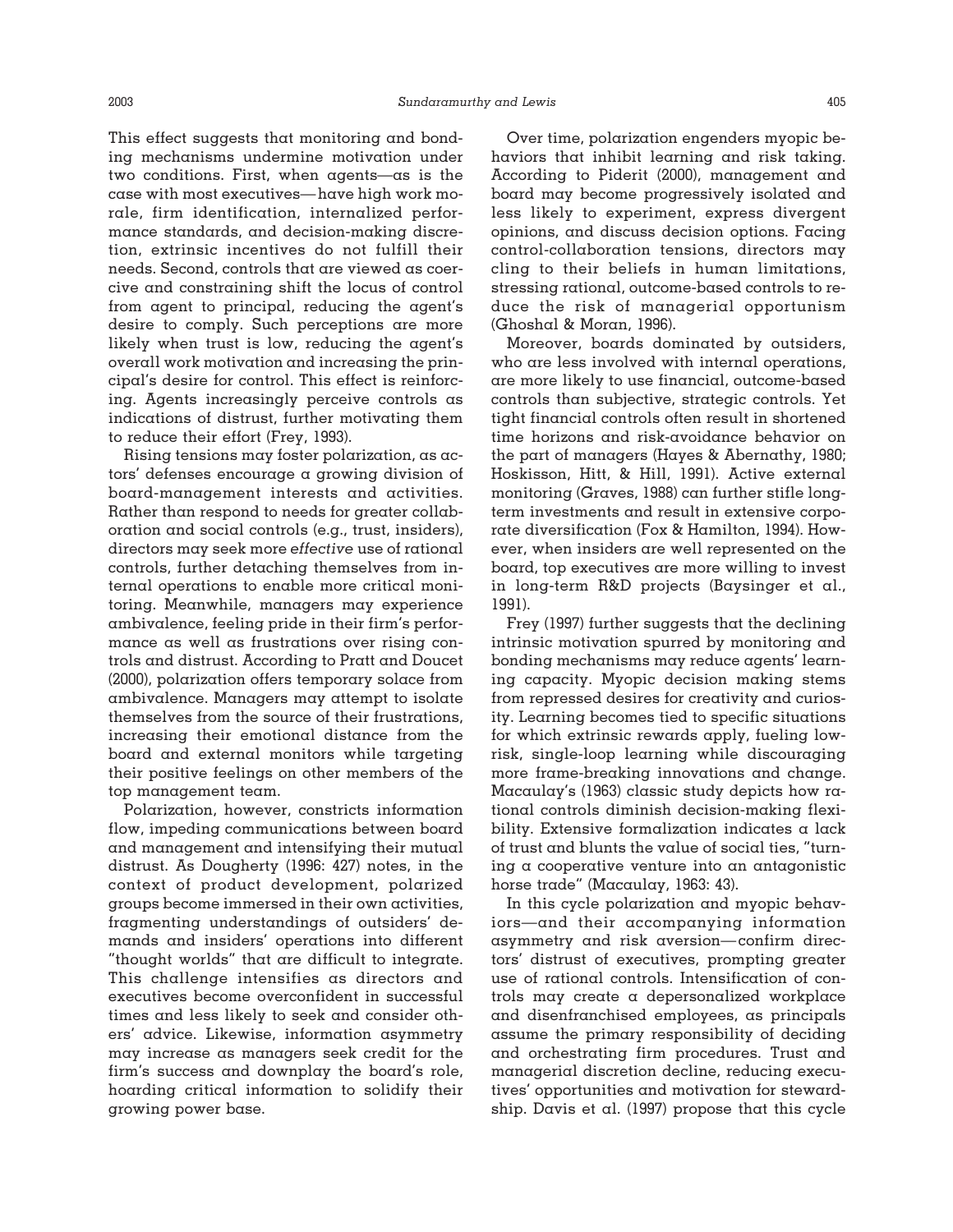fosters varied antagonistic behaviors, including greater executive turnover and compensation demands.

Directors might respond to this cycle by moderating their control, delegating decision making, and limiting rational controls to areas most vulnerable to opportunistic behaviors. Yet Ghoshal and Moran (1996) stress that past control-oriented attitudes and behaviors may build upon themselves, inhibiting directors from making such adaptations. Likewise, greater boardmanagement trust might enable use of alternative, social controls. Trust, however, has a powerful, "self-fulfilling quality: The existence of trust gives one reason to trust (for both social and transaction cost reasons), just as distrust begets distrust" (Bradach & Eccles, 1989: 106). Mounting learning disabilities foster strategic persistence. As directors and executives become more polarized and myopic, the firm will have greater difficulty responding to environmental changes in a timely and effective manner.

> *Proposition 2a: Firms with a history of high performance and a predominant emphasis on control will experience reinforcing cycles that foster strategic persistence.*

**Low-performance cycle.** Declining firm performance intensifies self-fulfilling prophecies. According to Lindsley et al. (1995), rising tensions and defensiveness spark a deviation-amplifying loop. For instance, greater internal and external control may indicate directors' distrust in managerial abilities. Over time, these signals negatively impact executives' self-perceptions and performance. Executives also may view low performance and rational controls as cues to protect themselves, encouraging greater impression management and political turf wars. Such defenses reaffirm directors' need for control, stifling managers' ability to innovate and avert failure.

The coupling of high controls with low performance may further suppress managerial stewardship. Close monitoring and negative feedback may erode executives' self-efficacy, lowering their aspirations and beliefs in their own ability (Lindsley et al., 1995). As Ghoshal and Moran explain, "The use of rational control signals that (managers) are neither trusted nor trustworthy . . . surveillance that is perceived as controlling threatens the controllee's personal

autonomy and decreases his or her intrinsic motivation" in a downward spiral (1996: 24). Executives also may attempt to reduce their identification with the firm to avoid the internalization of poor performance.

Desires to bolster their self-efficacy and avoid blame for low performance encourage greater impression management by executives. Goold and Quinn, building on Argyris's work, note that mutual distrust "invites defensive behaviour and prevent[s] openness" (1990: 53). Managers will not freely discuss the firm's problems, because "they may have to admit their own limitations in solving them—implicitly or explicitly" (Westphal, 1999: 9). In defense, managers will become less likely to seek input from outside board members and institutional investors for fear of being viewed as incompetent (Jones & George, 1998). Impression management may distort communications and intensify information asymmetries, inhibiting effective decision making and fueling suspicions.

As performance declines, both groups (managers and monitors) may apply splitting as a defense, constructing we/they distinctions that project negative emotions (e.g., frustrations, anger) on each other, meanwhile retaining positive emotions within their own group (Pratt & Doucet, 2000). Coupled with reduced firm identification, executives may blame problems on the board. A control emphasis facilitates this defense by providing a clear insider-outside distinction (i.e., greater board detachment, outsider representation). In contrast, close social ties and CEO duality may inhibit such defenses (Donaldson, 1990). As Cannella and Lubatkin note, "During poor performance a dual-title holder may be less able to avoid the blame" (1993: 770). Unambiguous authority entails unambiguous accountability for failure. Yet without collaborative mechanisms, splitting may fuel political turf wars. For instance, given that poor performance raises the likelihood of dismissal, executives have a strong incentive to aggressively protect their power and discretion (Cannella & Shen, 2001).

Research suggests that when a controloriented board faces a particularly uncertain and/or unstable environment, it may manage the risk via greater controls (Davis et al., 1997). Ghoshal and Moran describe the paralyzing impact of the self-fulfilling prophecy: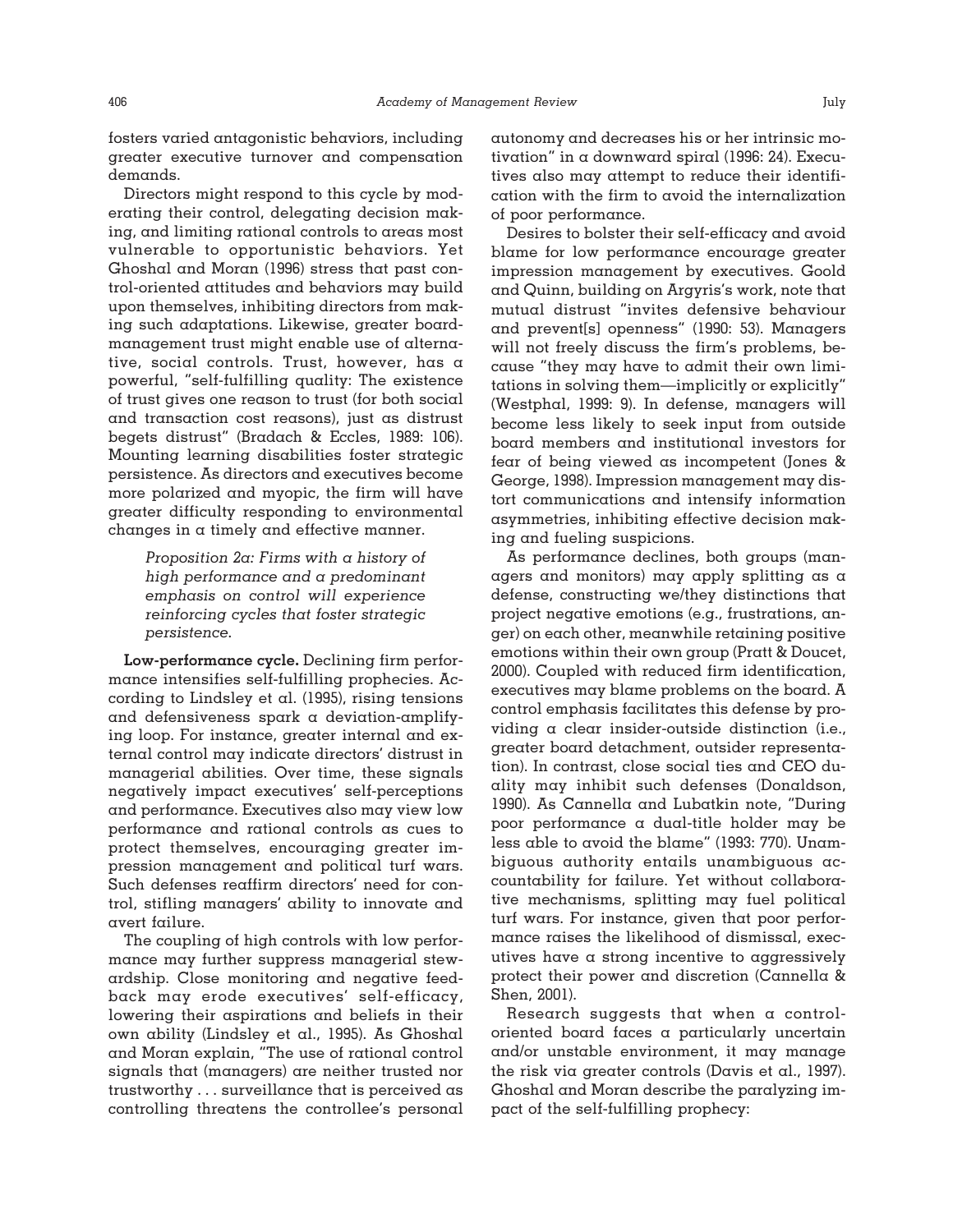As the increased use of rational controls  $(\alpha)$  increases the [board's] dependency on those controls, (b) shifts voluntary compliance and extra role behavior to compulsory compliance and work-to-rule, and (c) encourages more difficult to detect opportunistic behavior, the cost of removing these controls will grow until it is no longer an option (1996: 27).

The consequence is  $\alpha$  "pathological spiraling relationship." Enzle and Anderson describe the effect: "Surveillants come to distrust their targets as a result of their own surveillance and targets in fact become unmotivated and untrustworthy. . . . Trust and trustworthiness both deteriorate" (quoted in Ghoshal & Moran, 1996: 25).

Research also indicates that rising controls and defensiveness may propel a firm toward failure. In the final stages of decline, instead of concentrating on solving the firm's problems, managers divert resources to defending their prior actions. Consequently, the firm will continue on a path of poor performance, confirming the board's distrust of management. In a downward spiral directors are likely to implement additional controls and audits, reinforcing managerial defenses. Meanwhile, institutional investors often intensify their monitoring, stifling management's "ability to seek a prepackaged plan" and reducing managerial efforts directed at reorganization (Daily, 1996: 371). This cycle constrains vital adaptations, fueling organizational decline toward failure.

> *Proposition 2b: In a low-performance context, firms with a predominant emphasis on control will experience reinforcing cycles that foster organizational decline.*

## **MANAGING CONTROL** *AND* **COLLABORATION**

The previous discussions highlight vital needs for control *and* collaboration in governance. A control approach helps curb human limitations through vigilance and discipline, while a collaborative approach taps individuals' aspirations via cooperation and empowerment. Yet if one approach becomes overemphasized, perils of groupthink or distrust can fuel reinforcing cycles. From a paradox perspective, however, embracing and balancing both approaches facilitates learning and adaptation (Lewis, 2000; Poole & Van de Van, 1989).

In this section we explore varied approaches to managing control and collaboration. We first examine means of fostering self-correcting, rather than reinforcing, cycles. While reinforcing cycles may herald strategic persistence and organizational decline, self-correcting cycles potentially enable strategic flexibility and organizational renewal. Self-correction requires paradoxical thinking to reframe conflicting assumptions and practices as both/ands rather than either/ors (Smith & Berg, 1987). In this spirit we examine divergent yet complementary governance prescriptions, encouraging firms to embrace conflict *and* trust and to promote diversity *and* shared understandings in board-management relations.

Second, we recognize the possible need for external interventions. According to Lindsley et al. (1995), avoiding reinforcing cycles may be easier than breaking free of their grip. Once in motion, external interventions provide purposeful "shocks" or "jolts" that may trigger learning (Ginsberg, 1988). For instance, demands of powerful blockholders or activist investors may compel structural or strategic change.

## **Self-Correcting Cycles: Embracing Trust** *and* **Conflict**

Trust and conflict offer potentially vital means of enabling self-correction while simultaneously harboring the seeds of reinforcing cycles. Trust, on the one hand, facilitates collaboration and complements rational controls, serving as an "important lubricant of a social system" (Arrow, quoted in Bradach & Eccles, 1989: 104). Too much trust, however, may encourage extreme cohesion. Conflict, on the other hand, stimulates critical feedback to counter groupthink. Yet conflict also may trigger political battles that undermine social ties and fuel distrust.

Promoting trust *and* conflict requires paradoxical understandings of these intricate concepts, as well as their interplay. For example, trusting relationships can foster cognitive conflict and collaboration. Yet, as Lewicki, McAllister, and Beis (1998) explain, the functional coexistence of trust *and* distrust lies at the crux of highperforming teams. Team members learn "not only when to trust others, and in what respects, but when to monitor others closely" (Lewicki et al., 1998: 453).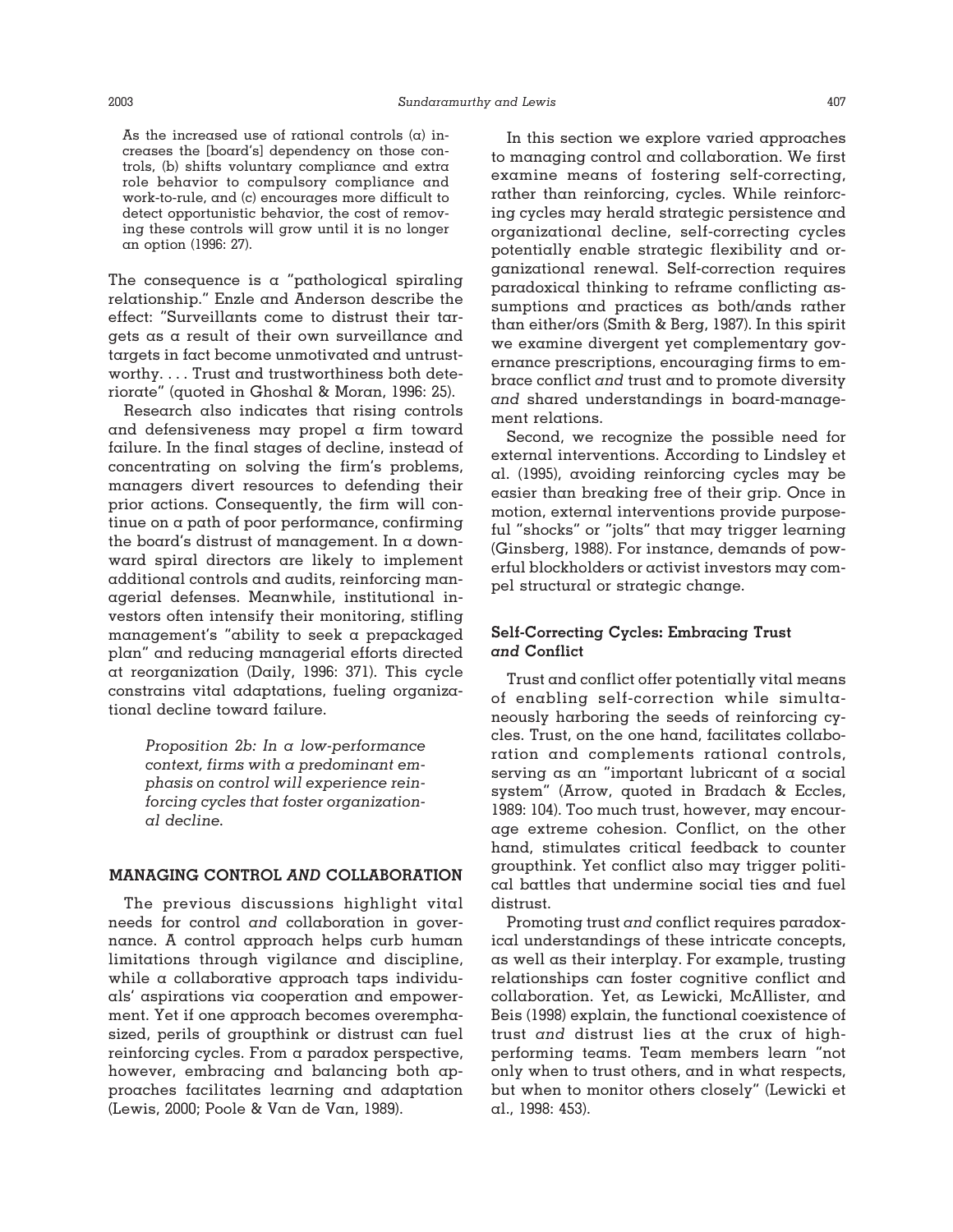Trust enables the cohesiveness and comfort needed for open and thoughtful interactions (Westphal, 1999). For example, Sir Deny Henderson, former chair and CEO of Imperial Chemical Industries, advocates the importance of trust:

In my view, it is vital for the chairman and the CEO to have a close working relationship, which is why the chemistry between them is so important. The chairman and other outside directors should always be wary of doing anything that might undermine that relationship or damage the board's team approach to carrying out its responsibilities (*Harvard Business Review*, 1995: 162).

Forbes and Milliken elaborate, explaining that board effectiveness depends on members' ability to "trust each other's judgment and expertise, and such trust will be difficult to sustain on boards with very low levels of interpersonal attraction" (1999: 496).

Furthermore, trusting board-management relations complement rational controls. According to Frey (1993, 1997), trust alters managerial perceptions of monitoring and bonding mechanisms. Board involvement is more likely to be perceived as a means of providing constructive feedback, whereas incentives serve as recognition of managerial competence. Such "crowding in effects" of rational controls may raise executives' intrinsic motivation and firm identification.

Distrust, as Lewicki et al. (1998) explain, also may prove functional. Distrust of natural human limitations encourages the questioning of existing assumptions and past decisions, highlighting needs for control. Procedures such as audits and formal reviews limit the risk of managerial opportunism and bounded rationality. Openmindedness of the CEO is also critical to selfcorrection. Over time, however, perceptions become increasingly selective. As Kisfalvi (2000) has emphasized, CEOs may be open to most feedback and ideas and yet obstinate when it comes to their core priorities. Hence, vigilant board monitoring and an effective power balance become crucial to ensuring flexibility (Finkelstein & Hambrick, 1989).

Conflict also can play a vital role in addressing human limitations. Amason (1996) explored the paradoxical role of conflict in strategic decision making by distinguishing affective (emotional) from cognitive (task-related) conflict. He found that affective conflict often paralyzes governing bodies. As criticisms become personal, political gamesmanship and distrust intensify, reinforcing each other in a vicious spiral. In contrast, cognitive conflict facilitates cooperation by aiming criticisms at tasks, not individuals. Rigorously questioning existing structures and processes may enhance decision quality. In addition, such constructive conflict aids learning by helping executives and directors understand causes of changes in firm performance (Lindsley et al., 1995).

Perceptive and influential CEOs facilitate cognitive conflict by encouraging candid, taskrelated debates (Amason, 1996). One British executive explained:

Managers have a responsibility to put forward strongly held views to the board. . . . A lot of that atmosphere comes from the CEO. He invites openness at the meeting. If he knows someone has a strong opinion, he'll invite them to express it (interview by Demb & Neubauer, 1992: 105).

Similarly, Gertrude G. Michelson, a GE director, noted, "Jack (Welsh) creates a freewheeling environment where directors are encouraged to speak up" and question decisions, and where senior managers' presentations are not "choreographed exercises with little time for questions and challenges" (*BusinessWeek*, 2000: 148).

In sum, paradoxical approaches to trust and conflict aid the management of control and collaboration. Trust in actors' capabilities bolsters collaborative board-management interactions, whereas distrust of human limitations and cognitive conflict enable controls and constructive debates.

> *Proposition 3a: Encouraging trust (in others' capabilities), distrust (of human limitations), and cognitive (taskrelated) conflict among governance actors helps manage control and collaboration.*

## **Self-Correcting Cycles: Promoting Diversity** *and* **Shared Understandings**

Governance structures and processes that simultaneously promote diversity and shared understandings are vital for learning and selfcorrection. On the one hand, building diverse skills and viewpoints within the board can enhance members' decision-making and monitoring capabilities. On the other hand, developing shared understandings among executives and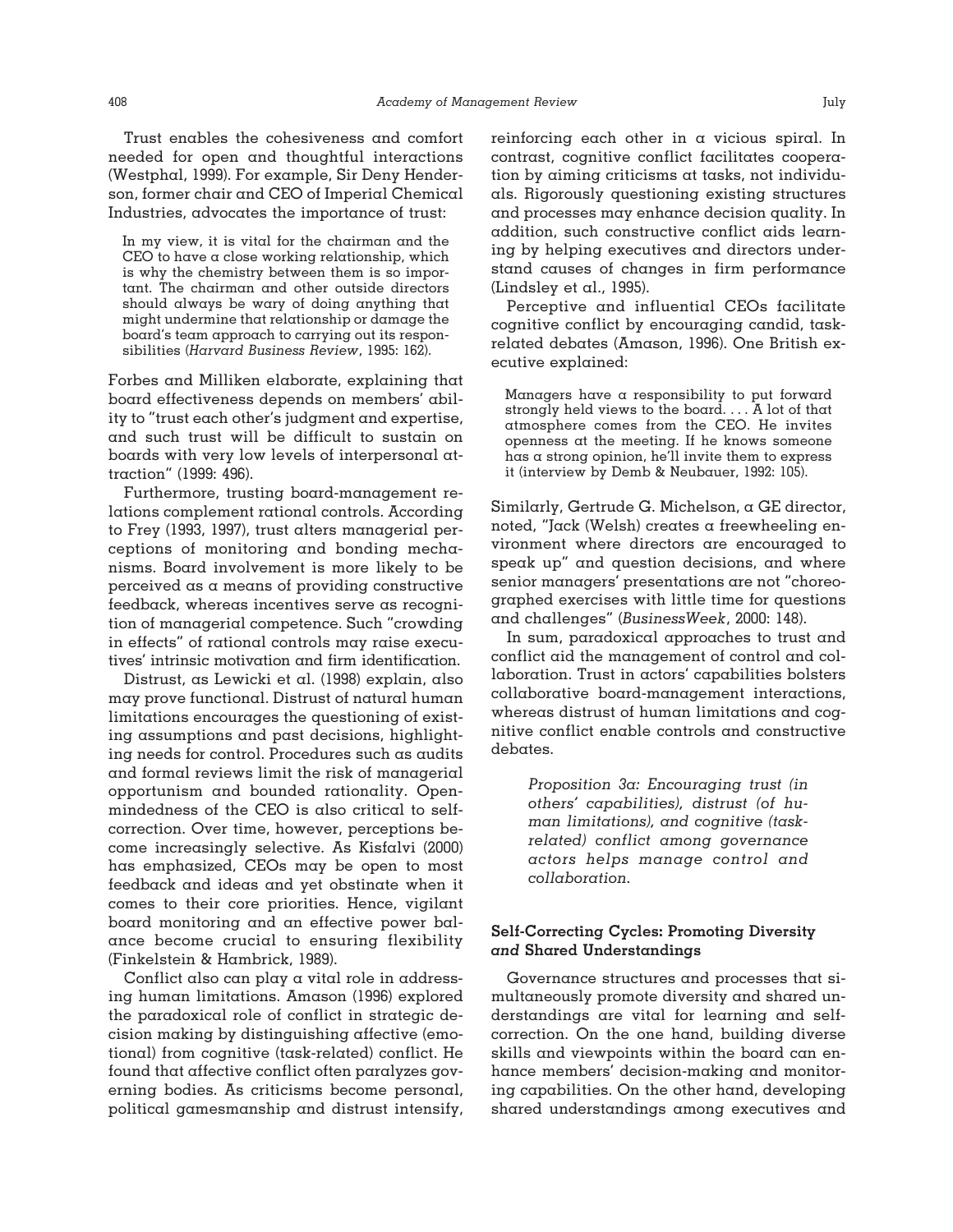directors can encourage mutual trust and cooperative problem solving.

Board diversity "translates into a greater variety of perspectives being brought to bear on decisions and, thereby, increases the likelihood of creative and innovative solutions to problems" (Milliken & Martins, 1996: 412). Heterogeneous composition (i.e., insider-outsider mix) and backgrounds (e.g., educational, functional, occupational) offer vibrant sources of diverse ideas.

A dynamic mix of insiders and outsides may contribute valuable, contrasting perspectives. Insiders, including executive directors and/or a CEO-chair, provide a rich knowledge of and strong commitment to the firm. As resource dependence theory suggests, on the one hand, affiliated directors (e.g., with a supplier or banker relationship with the firm) offer expanded understandings of internal operations, as well as access to critical resources (Dalton & Daily, 1999). For example, in a bankruptcy context, these directors may help firms negotiate an effective and timely reorganization (Daily, 1996: 372). On the other hand, external, nonaffiliated members may present insights into technological, market, and legislative changes across industries. Outsiders, as one top manager explained, "take a helicopter view and use their wider vision to challenge the executives to ensure proper consideration and debate" (interview by Demb & Neubauer, 1992: 105). An external chair fosters similar benefits. Nonduality enables the board to provide  $\alpha$  "sounding board" for the CEO and to ensure that outsiders' voices are heard. In conjunction, the presence of influential internal and external perspectives supports an atmosphere of productive conflict (Pearce & Zahra, 1991).

Recruiting board members from diverse backgrounds can enhance cognitive conflict and spur more creative debates. Varied skills and experiences help increase the volume and range of information examined as "members notice different stimuli and will bring to the attention of the group distinct aspects of a complex reality" (Rindova, 1999: 963). In addition, those with backgrounds beyond the firm's industry may inform discussions with different mental models.

Diversity, however, poses a challenge for collaboration. Given their differences, individuals may feel uncomfortable interacting, relying instead on formal communication and bureaucratic procedures that slow strategic decision making (Milliken & Martins, 1996). Diversity among board members and between board and management also risks potentially dysfunctional rivalries or fragmentation (Hambrick, 1995). In such contexts, developing a common ground is vital (Pettigrew & Fenton, 2000). Shared understandings facilitate trust, as individuals learn to value others' views and skills (Bradach & Eccles, 1989). According to David Johnson, chair, president, and CEO of Campbell Soup Company, governing bodies "should operate in an atmosphere of constructive discontent—tapping the positive tension that stems from shared values but distinct accountabilities" (*Harvard Business Review*, 1995: 153).

We propose two means of building shared understandings among directors and executives: (1) cooperative, strategic decision making and (2) greater informal and formal interactions. Involving directors, particularly outsiders, in strategic planning offers multiple benefits. As Andrews explains, such cooperation contributes "enormously to the board's education," creating a common familiarity with the firm's goals (1980: 36). Indeed, Kimberly and Zajac (1988) found that a highly involved board enhances governance. In addition, involvement may foster greater confidence in others' competencies, relaxing the "tension between outside directors and chief executive officers" (Andrews, 1980: 36). Rising goal alignment and trust may engender more "creative disagreement since the quality of interpersonal relationships ... allows people to argue about ideas without fearing loss of acceptance or damaged relationships" (Keifer & Senge, quoted in Demb & Neubauer, 1992: 158).

Greater board-management interactions further facilitate shared understandings. For instance, many firms promote informal communications between external directors and a wide range of company executives. Demb and Neubauer (1992) have observed that some external directors are encouraged to visit foreign operations when their travel plans allow. Likewise, Bernard Marcus, chairman of Home Depot, noted that directors are asked to visit their stores and talk to associates and customers (*Harvard Business Review*, 1995). Directors typically visit eight stores every quarter, with each visit lasting approximately two hours. Such interactions enable directors to gather "soft" infor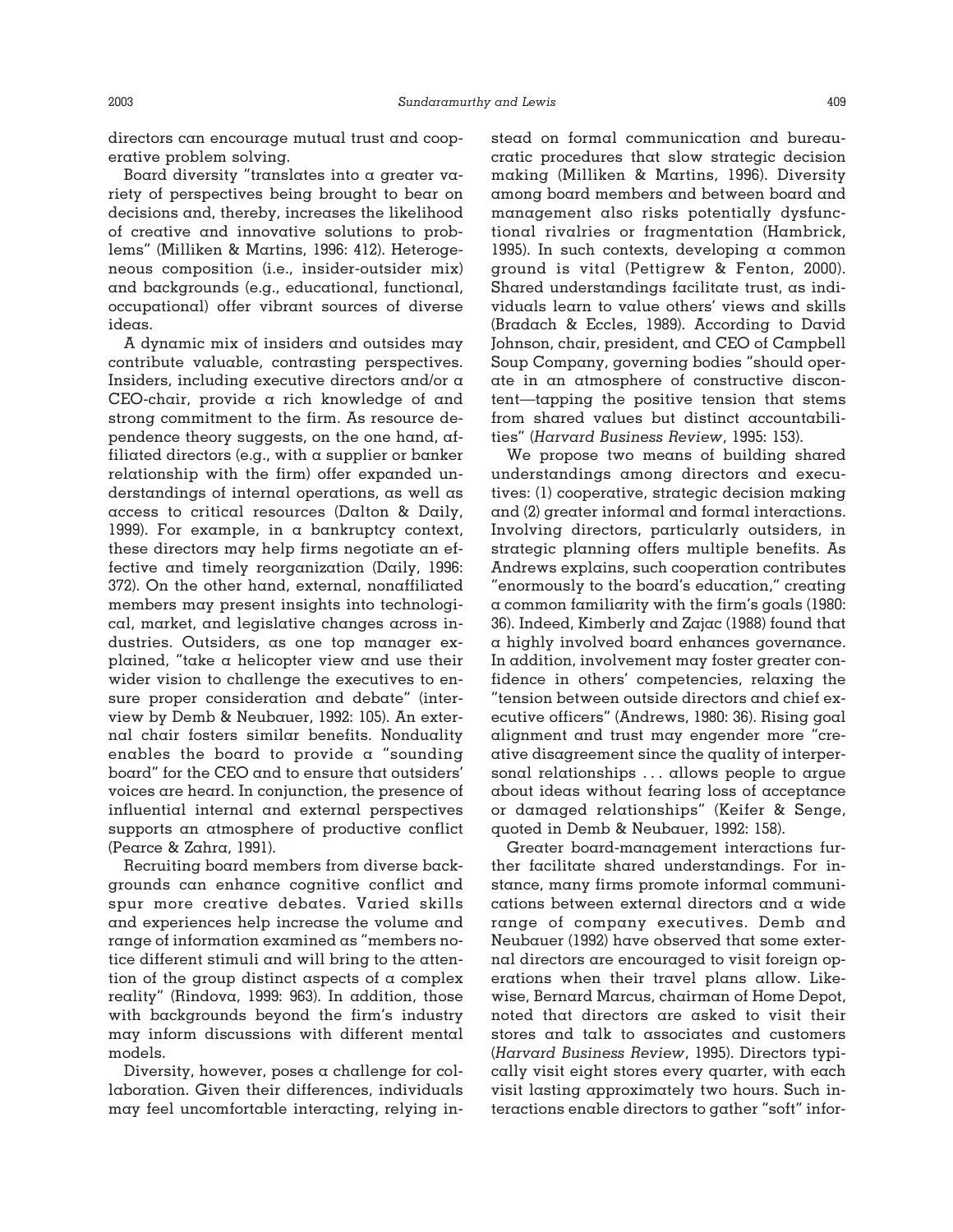mation about the firm and to develop common understandings. Greater familiarity with the field also may spark and inform productive board-management discussions.

Subcommittees offer a more formal setting for interaction. Studies suggest that affiliation with multiple subcommittees offers several benefits, such as reducing members' identification with a single group and offering varied sources of accurate and timely feedback (Lindsley et al., 1995). Directors may use such settings to advise executives, complementing rational controls. The smaller size and frequency of these interactions also encourage the building of social norms and friendships that enhance mutual trust. Likewise, the explicit responsibilities of subcommittees may reduce task complexity and aid systematic information processes (Lane, Cannella, & Lubatkin, 1998). Moreover, board and executive nomination committees can play a vital role in maintaining diversity by providing timely assessments of member differences and of firm needs. Such focus may prove vital, as changing conditions (e.g., competitive pressures, performance declines) require shifts in the insider-outsider balance (Daily & Schwenk, 1996).

In combination, promoting diversity and shared understandings may enable firms to harness the benefits of control and collaboration. Diversity fosters a variety of perspectives to enrich decision making, whereas shared understandings garner mutual trust and enhanced interactions.

> *Proposition 3b: Promoting diversity (e.g., insider-outsider mix, heterogeneous backgrounds) and shared understandings (e.g., board-management strategic decision making, informal and formal interactions) helps manage control and collaboration.*

## **External Interventions**

When a system becomes incapable of correcting itself, external interventions may prove critical. Such interventions denote actions of external constituents that compel adaptation, helping firms overcome forces that perpetuate resistance (Ginsberg, 1988). For instance, blocks of institutional investors represent a potentially powerful means of pressuring change. Blockholders have the incentive and clout to monitor, bearing large proportions of costs associated with value-destroying strategies (Rediker & Seth, 1995; Sundaramurthy, 1996). Likewise, shareholder activism offers a highly visible source of criticism that may spur change (Davis & Thompson, 1994).

External interventions may counteract strategic persistence and escalating commitment by prompting a reorientation in strategic direction. Unlike decision makers, external constituents are less prone to view strategic change as ego threatening (Lindsley et al., 1995). In their study, David, Hitt, and Gimeno (2001) illustrate the potential impact of dissatisfied blockholders. By publicly criticizing board oversight and confronting complacent management, institutional investors destabilize managerial power and pressure strategic changes in line with shareholder demands (e.g., long-term investments in R&D). Similarly, Black (1992) notes that institutional investors who hold diversified portfolios have the motivation to discourage conglomerate acquisitions, which dilute managerial attention and depress firm value, and to urge divestment of unrelated businesses.

External interventions also facilitate changes in top management teams—changes that interrupt escalating anxiety and defenses. Activists might alter the power balance by influencing board and management turnover (Denis & Denis, 1995), thereby enabling more adaptive succession (Boeker & Goodstein, 1993; Cannella & Lubatkin, 1993). Likewise, pension funds may target firms to compel changes in their governance structures. For instance, Wahal (1996) notes that 40 percent of such proxy proposals were adopted by target firms. Similarly, private negotiations initiated by pension funds are often fruitful in promoting board diversity (Carleton, Nelson, & Weisbach, 1998).

External blockholders also may play the role of change agent. For example, block ownership efforts have shaped revisions in executive compensation (David, Kochhar, & Levitas, 1998; Hambrick & Finkelstein, 1995) and in directors' terms of office (Sundaramurthy, Rechner, & Wang, 1996).

In sum, blockholder monitoring and shareholder activism offer powerful deterrents to reinforcing cycles. External interventions provide purposeful shocks, potentially awakening firms to question their balance of control and collab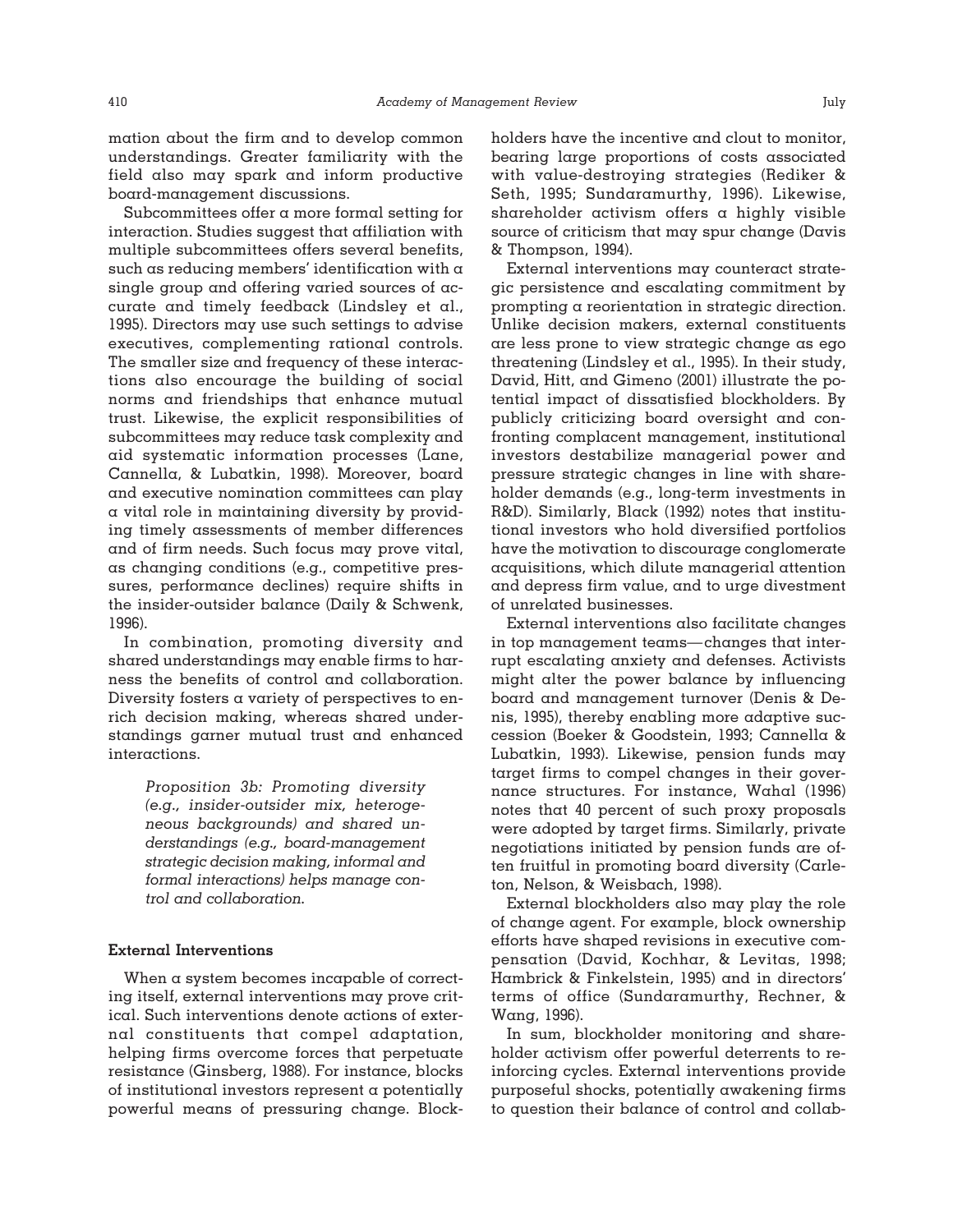oration and to remain wary of dysfunctional dynamics.

> *Proposition 3c: External interventions (e.g., blockholder monitoring or shareholder activism) help halt reinforcing cycles.*

#### **CONCLUDING NOTE**

The context in which social relations and economic exchange are embedded can induce selfaggrandizement or trust, individualism or collectivism, competition or cooperation among participants. Economic progress requires both kinds of behaviors in each set of alternatives, not just one or the other (Ghoshal & Moran, 1996: 41).

In this article we have echoed Ghoshal and Moran's sentiment and advocated a fundamental reframing of governance issues that moves beyond either/or thinking. We have explored paradoxes of governance, contributing insights into control-collaboration tensions, reinforcing cycles they may fuel, and their potential management.

Alternative theoretical perspectives applied in governance might further inform the balance of control and collaboration. Resource dependence theory and contingency perspectives serve as an illustration. For instance, the nature of resources and information demanded may influence the appropriate mix of insider-outsider directors (Daily & Schwenk, 1996). Outsiders, on the one hand, might prove vital when a firm needs enhanced interfirm partnerships, boundaryspanning capabilities, and legitimacy (Boyd, 1995; Daily & Dalton, 1994). Research indicates that, in a crisis, greater outsider representation on the board helps garner valued resources and information (Daily & Dalton, 1994). Furthermore, the financial institutions represented on a firm's board may affect the amount and type of financing obtained (Stearns & Mizruchi, 1993). On the other hand, insiders become valued for their firm-specific knowledge when external resource needs are less salient. For instance, Hillman, Cannella, and Paetzold (2000) found that, under regulation, where market entry, exit, prices, and profit levels are largely determined by regulatory agencies, insiders are preferred.

Likewise, extended contingency studies of agency and stewardship prescriptions may offer additional insights. For example, several authors have studied interactions among internal and external control mechanisms, noting their roles as substitutes and complements (Morck et al., 1989; Rediker & Seth, 1995; Sundaramurthy, 1996). In future research scholars might build on this work, examining a similar interplay between control and collaboration.

Several contingencies, such as managers' psychological attributes and the firm's situational characteristics, potentially influence this relationship. For instance, some personalities may be more capable of remaining detached and objective while building trusting social ties. Therefore, the effective mix of intrinsic/extrinsic motivation and economic/social controls will likely vary.

In addition, a firm's life cycle, its external environment, or its institutional investors may influence the ebb and flow of control and collaboration. For example, greater social ties and cooperation in the boardroom may counterbalance the controls of a highly competitive external environment.

Longitudinal studies are ideal for examining the dynamics of governance paradoxes. Given the difficulties involved in collecting panel data, creative use of multiple data sources may facilitate research. In addition to traditional timeseries databases, researchers can use organizational documents, letters to shareholders, corporate speeches, and published histories to construct organizational histories. For example, Hambrick and D'Aveni (1988) combined largesample, archival data with a case study to capture dynamics of the decline process. In addition, historical data can be quantified using content analysis, which entails coding text to identify specific constructs and patterns. This approach may be particularly useful for identifying managerial attributions and changing norms and values (D'Aveni & MacMillan, 1990).

Furthermore, complementing secondary data with primary data offers great potential. Audia et al. (2000), for instance, conducted two studies of strategic persistence: an archival study to investigate organizational inertia over a tenyear period and a laboratory simulation to examine underlying processes of decision making. This combination provided rich insights into the organizational and psychological dynamics of strategic persistence.

In closing, governing a modern corporation is an intricate challenge driven by competing needs and perspectives. Theory and practice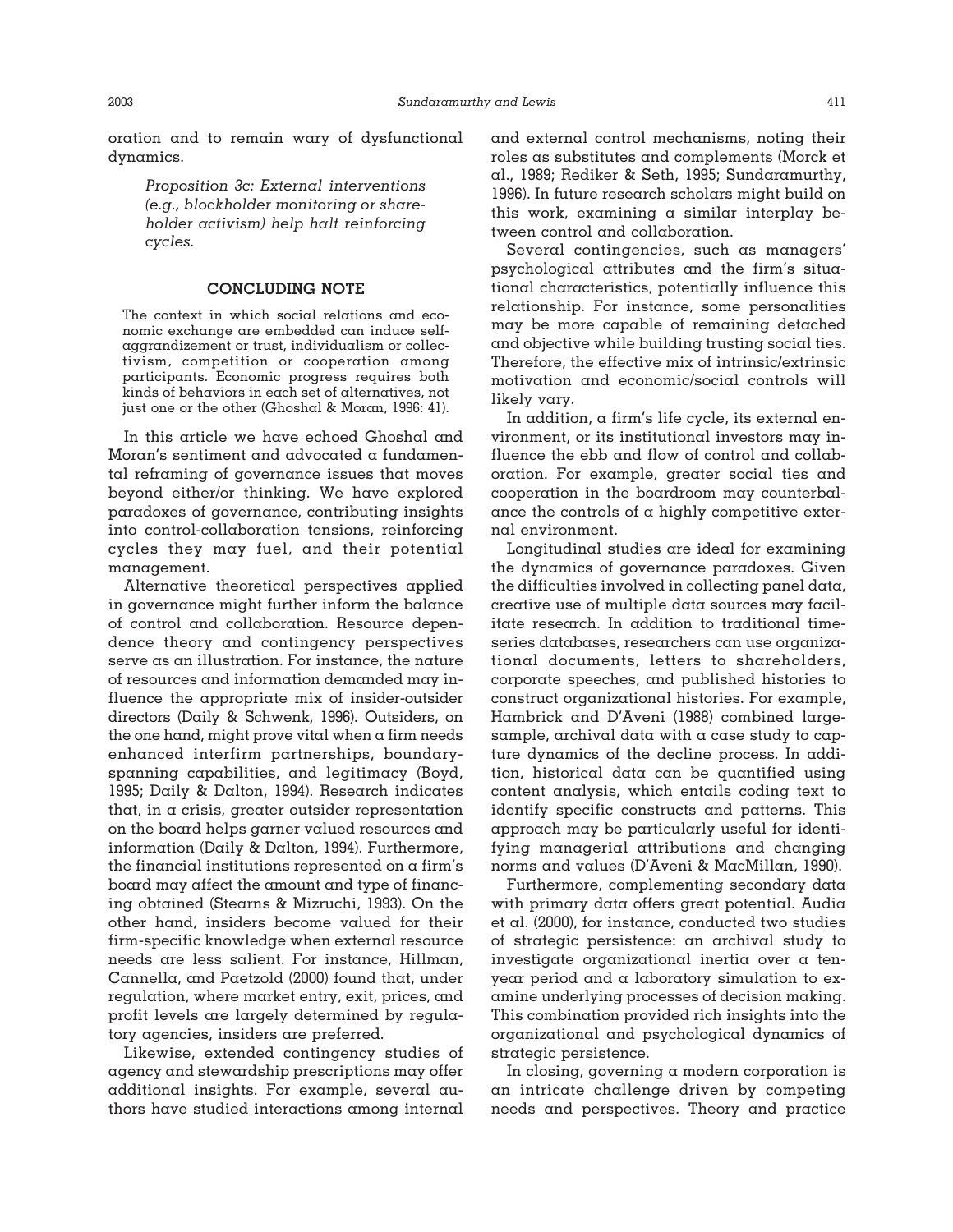that embrace such complexity are increasingly imperative. In this article we have taken a step in this direction, building theory that embraces varied theoretical perspectives to accommodate human limitations and aspirations and to underscore vital control *and* collaboration needs. We hope this work motivates future research aimed at understanding the dynamic balance among governance imperatives rather than privileging one over the other.

## **REFERENCES**

- Amason, A. C. 1996. Distinguishing the effects of functional and dysfunctional conflict on strategic decision making: Resolving a paradox for top management teams. *Academy of Management Journal,* 39: 123–148.
- Amihud, Y., & Lev, B. 1999. Does corporate ownership structure affect its strategy toward diversification? *Strategic Management Journal,* 19: 555–578.
- Andrews, K. R. 1980. Directors' responsibility for corporate strategy. *Harvard Business Review,* 58(6): 30–42.
- Audia, P. G., Locke, E. A., & Smith, K. G. 2000. The paradox of success: An archival and a laboratory study of strategic persistence following radical environmental change. *Academy of Management Journal,* 43: 837–853.
- Baysinger, B., Kosnik, R. H., & Turk, T. A. 1991. Effects of board and ownership structure on corporate R&D strategy. *Academy of Management Journal,* 34: 205–214.
- Black, B. 1992. Institutional investors and corporate governance: The case for institutional voice. *Journal of Applied Corporate Finance,* 4(4): 19–25.
- Bethel, J. E., & Liebeskind, J. 1993. The effects of ownership structure on corporate restructuring. *Strategic Management Journal,* 14: 15–31.
- Boeker, W. 1992. Power and managerial dismissal: Scapegoating at the top. *Administrative Science Quarterly,* 37: 400–421.
- Boeker, W. 1997. Strategic change: The influence of managerial characteristics and organizational growth. *Academy of Management Journal,* 40: 152–170.
- Boeker, W., & Goodstein, J. 1993. Performance and successor choice: The moderating effects of governance and ownership. *Academy of Management Journal,* 36: 172–186.
- Boyd, B. K. 1995. CEO duality and firm performance: A contingency model. *Strategic Management Journal,* 16: 301– 312.
- Bradach, J. L., & Eccles, R. G. 1989. Price, authority, and trust: From ideal types to plural forms. *Annual Review of Sociology,* 15: 97–118.
- Brockner, J. 1992. The escalation of commitment to a failing course of action: Toward theoretical progress. *Academy of Management Review,* 17: 39–61.
- *BusinessWeek.* 2000. The best and worst boards. January 24: 142–152.
- Cannella, A. A., Jr., & Lubatkin, M. 1993. Succession as a sociopolitical process: Internal impediments to outsider selection. *Academy of Management Journal,* 36: 763–793.
- Cannella, A. A., Jr., & Shen, W. 2001. So close and yet so far: Promotion versus exit for CEO heirs apparent. *Academy of Management Journal,* 44: 252–270.
- Carleton, W. T., Nelson, J. M., & Weisbach, M. S. 1998. The influence of institutions on corporate governance through private negotiations: Evidence from TIAA-CREF. *Journal of Finance,* 53: 1335–1362.
- Daily, C. M. 1996. Governance patterns in bankruptcy. *Strategic Management Journal,* 17: 355–375.
- Daily, C. M., & Dalton, D. R. 1994. Bankruptcy and corporate governance: The impact of board composition and structure. *Academy of Management Journal,* 37: 1603–1617.
- Daily, C. M., & Schwenk, C. 1996. Chief executive officers, top management teams, and board of directors: Congruent or countervailing forces? *Journal of Management,* 22: 185–208.
- Dalton, D. R., & Daily, C. M. 1999. What's wrong with having friends on the board? *Across the Board,* 36(3): 28–32.
- Dalton, D. R., Daily, C. M., Ellstrand, A. E., & Johnson, J. L. 1998. Meta-analytic reviews of board composition, leadership structure, and financial performance. *Strategic Management Journal,* 19: 269–290.
- D'Aveni, R. A., & MacMillan, I. C. 1990. Crisis and the content of managerial communications: A study of the focus of attention of top managers in surviving and failing firms. *Administrative Science Quarterly,* 35: 634–657.
- David, P., Hitt, M. A., & Gimeno, J. 2001. The influence of activism by institutional investors on R&D. *Academy of Management Journal,* 44: 144–157.
- David, P., Kochhar, P., & Levitas, E. 1998. The effect of institutional investors on the level and mix of CEO compensation. *Academy of Management Journal,* 41: 200–208.
- Davis, G. F., & Thompson, T. A. 1994. A social movement perspective on corporate control. *Administrative Science Quarterly,* 39: 141–173.
- Davis, J. H., Schoorman, F. D., & Donaldson, L. 1997. Toward a stewardship theory of management. *Academy of Management Review,* 22: 20–47.
- Demb, A., & Neubauer, F. F. 1992. *The corporate board: Confronting the paradoxes.* New York: Oxford University Press.
- Denis, D. J., & Denis, D. K. 1995. Performance changes following top management dismissals. *Journal of Finance,* 50: 1029–1057.
- Donaldson, L. 1990. The ethereal hand: Organizational economics and management theory. *Academy of Management Review,* 15: 369–381.
- Dougherty, D. 1996. Organizing for innovation. In S. R. Cleggs, C. Hardy, & W. R. Nord (Eds.), *Handbook of organization studies*: 424 – 439. Thousand Oaks, CA: Sage.
- Drummond, H. 1998. Is escalation always irrational? *Organization Studies,* 19: 911–929.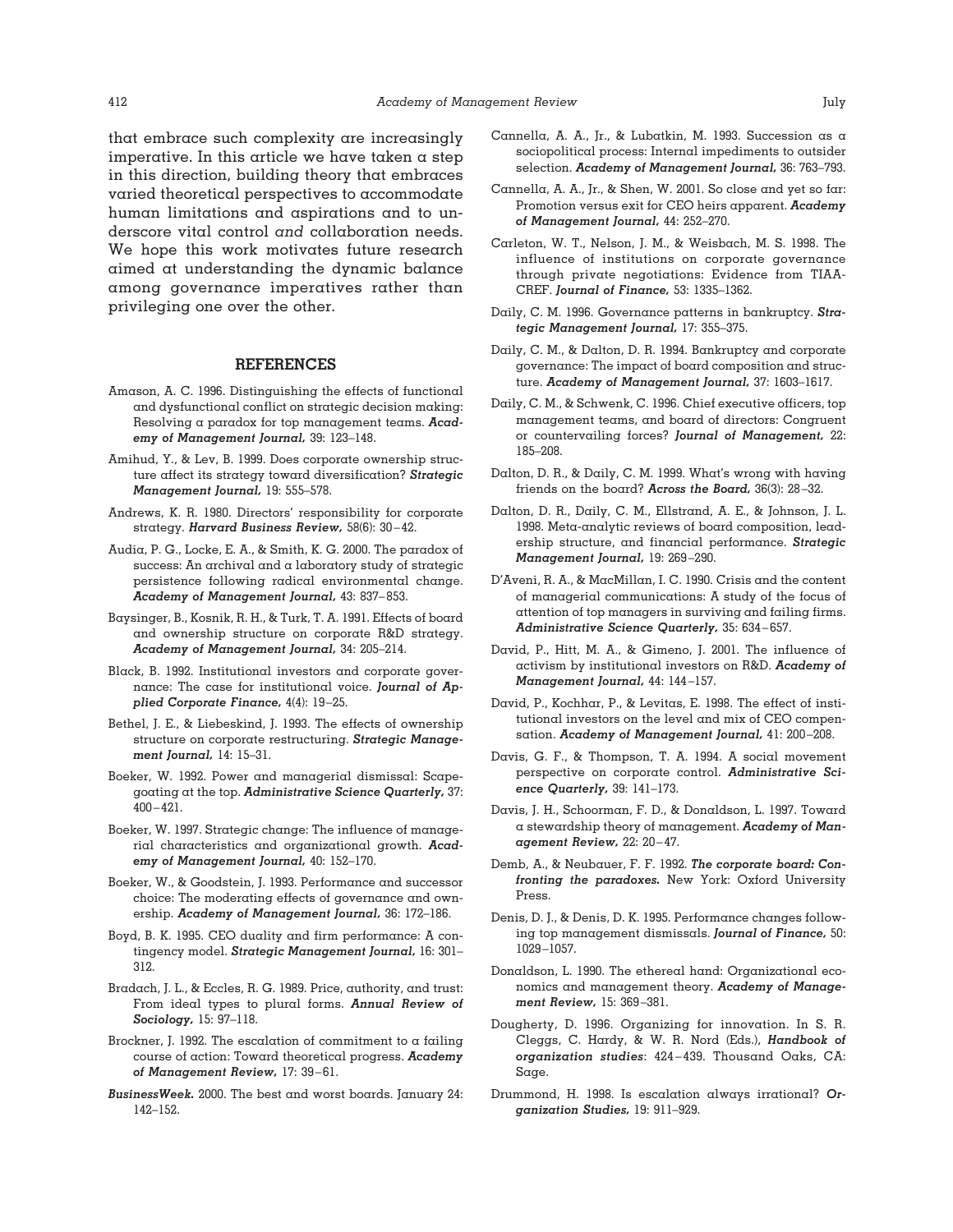- Eisenhardt, K. M. 1989. Agency theory: An assessment and review. *Academy of Management Review,* 14: 57–74.
- Fama, E. F. 1980. Agency problems and the theory of the firm. *Journal of Political Economy,* 88(21): 288–307.
- Finkelstein, S., & D'Aveni, R. A. 1994. CEO duality as a double-edged sword: How boards of directors balance entrenchment avoidance and unity of command. *Academy of Management Journal,* 37: 1079–1108.
- Finkelstein, S., & Hambrick, D. C. 1989. Chief executive compensation: A study of the intersection of markets and political processes. *Strategic Management Journal,* 10: 121–134.
- Forbes, D. P., & Milliken, F. J. 1999. Cognition and corporate governance: Understanding boards of directors as strategic decision-making groups. *Academy of Management Review,* 24: 489–505.
- Fox, M. A., & Hamilton, R. 1994. Ownership and diversification: Agency theory or stewardship theory. *Journal of Management Studies,* 31: 69–81.
- Frey, B. S. 1993. Does monitoring increase work effort? The rivalry with trust and loyalty. *Economic Inquiry,* 31: 663– 670.
- Frey, B. S. 1997. On the relationship between intrinsic and extrinsic work motivation. *International Journal of Industrial Organizations,* 15: 427–439.
- Ghoshal, S., & Moran, P. 1996. Bad for practice: A critique of the transaction cost theory. *Academy of Management Review,* 21: 13–47.
- Ginsberg, A. 1988. Measuring and modeling changes in strategy: Theoretical foundations and empirical directions. *Strategic Management Journal,* 9: 559–575.
- Goold, M., & Quinn, J. J. 1990. The paradox of strategic controls. *Strategic Management Journal,* 11: 43–57.
- Graves, S. B. 1988. Institutional ownership and corporate R&D in the computer industry. *Academy of Management Journal,* 31: 417–428.
- Hambrick, D. C. 1995. Fragmentation and the other problems CEOs have with their top management teams. *California Management Review,* 37(3): 110–127.
- Hambrick, D. C., & D'Aveni, R. A. 1988. Large corporate failures as downward spirals. *Administrative Science Quarterly,* 33: 1–23.
- Hambrick, D. C., & Finkelstein, S. 1995. The effects of ownership structure on conditions at the top: The case of CEO pay raises. *Strategic Management Journal,* 16: 175–193.
- Hambrick, D. C., & Jackson, E. M. 2000. Outside directors with a stake: The linchpin in improving governance. *California Management Review,* 42(4): 108–127.
- Hansen, G. S., & Hill, C. W. L. 1991. Are institutional investors myopic? A time-series study of four technology driven industries. *Strategic Management Journal,* 12: 1–16.
- *Harvard Business Review.* 1995. Can an empowered board and a strong CEO coexist? Redraw the line between the board and the CEO. 73(2): 153–165.
- Hayes, R. H., & Abernathy, W. J. 1980. Managing our way to economic decline. *Harvard Business Review,* 58(4): 67–77.
- Hillman, A. J., Cannella, A. A., Jr., & Paetzold, R. L. 2000. The resource dependence role of corporate directors: Strategic adaptation of board composition in response to environmental change. *Journal of Management Studies,* 37: 235–255.
- Hoskisson, R. E., Hitt, M. A., & Hill, C. W. L. 1991. Managerial risk taking in diversified firms: An evolutionary perspective. *Organization Science,* 2: 296–314.
- Janis, I. L. 1982. *Groupthink.* Boston: Houghton Mifflin.
- Jensen, M. C., & Meckling, W. Y. 1976. Theory of the firm: Managerial behavior, agency costs, and ownership structure. *Journal of Financial Economics.* 3: 305–360.
- Jensen, M. C., & Murphy, K. J. 1990. CEO incentives—it's not how much you pay, but how. *Harvard Business Review,* 68(3): 138–149.
- Jensen, M. C., & Ruback, R. S. 1983. The market for corporate control. *Journal of Financial Economics,* 11: 5–50.
- Johnson, R. A., Hoskisson, R. E., & Hitt, M. A. 1993. Board of director involvement in restructuring: The effects of board versus managerial controls and characteristics. *Strategic Management Journal,* 14: 33–50.
- Jones, G. R., & George, J. M. 1998. The experience and evolution of trust: Implications for cooperation and teamwork. *Academy of Management Review,* 23: 531–546.
- Kahneman, D., & Tversky, A. 1979. Prospect theory: An analysis of decision under risk. *Econometrica,* 47: 263–292.
- Kimberly, J., & Zajac, E. 1988. The dynamics of CEO/board relationships. In D. Hambrick (Ed.), *The executive effect: Concepts and methods for studying top managers:* 179– 204. New York: Korn/Ferry International.
- Kisfalvi, V. 2000. The threat of failure, the perils of success and CEO character: Sources of strategic persistence. *Organization Studies,* 21: 611–639.
- Kosnik, R. D. 1987. Greenmail: A study of board performance in corporate governance. *Administrative Science Quarterly,* 32: 163–185.
- Lane, P. J., Cannella, A. A., Jr., & Lubatkin, M. H. 1998. Agency problems as antecedents to unrelated mergers and diversification: Amihud and Lev reconsidered. *Strategic Management Journal,* 19: 555–578.
- Lane, P. J., Cannella, A. A., Jr., & Lubatkin, M. H. 1999. Ownership structure and corporate strategy: One question viewed from two different worlds. *Strategic Management Journal,* 20: 1077–1086.
- Lewicki, R. J., McAllister, D. J., & Bies, R. J. 1998. Trust and distrust: New relationships and realities. *Academy of Management Review,* 23: 438–458.
- Lewis, M. W. 2000. Exploring paradox: Toward a more comprehensive guide. *Academy of Management Review,* 25: 760–776.
- Lewis, M. W., & Kelemen, M. 2002. Multiparadigm inquiry: Exploring organizational pluralism and paradox. *Human Relations,* 55: 251–275.
- Lindsley, D. H., Brass, D. J., & Thomas, J. B. 1995. Efficacyperformance spirals: A multilevel perspective. *Academy of Management Review,* 20: 645–678.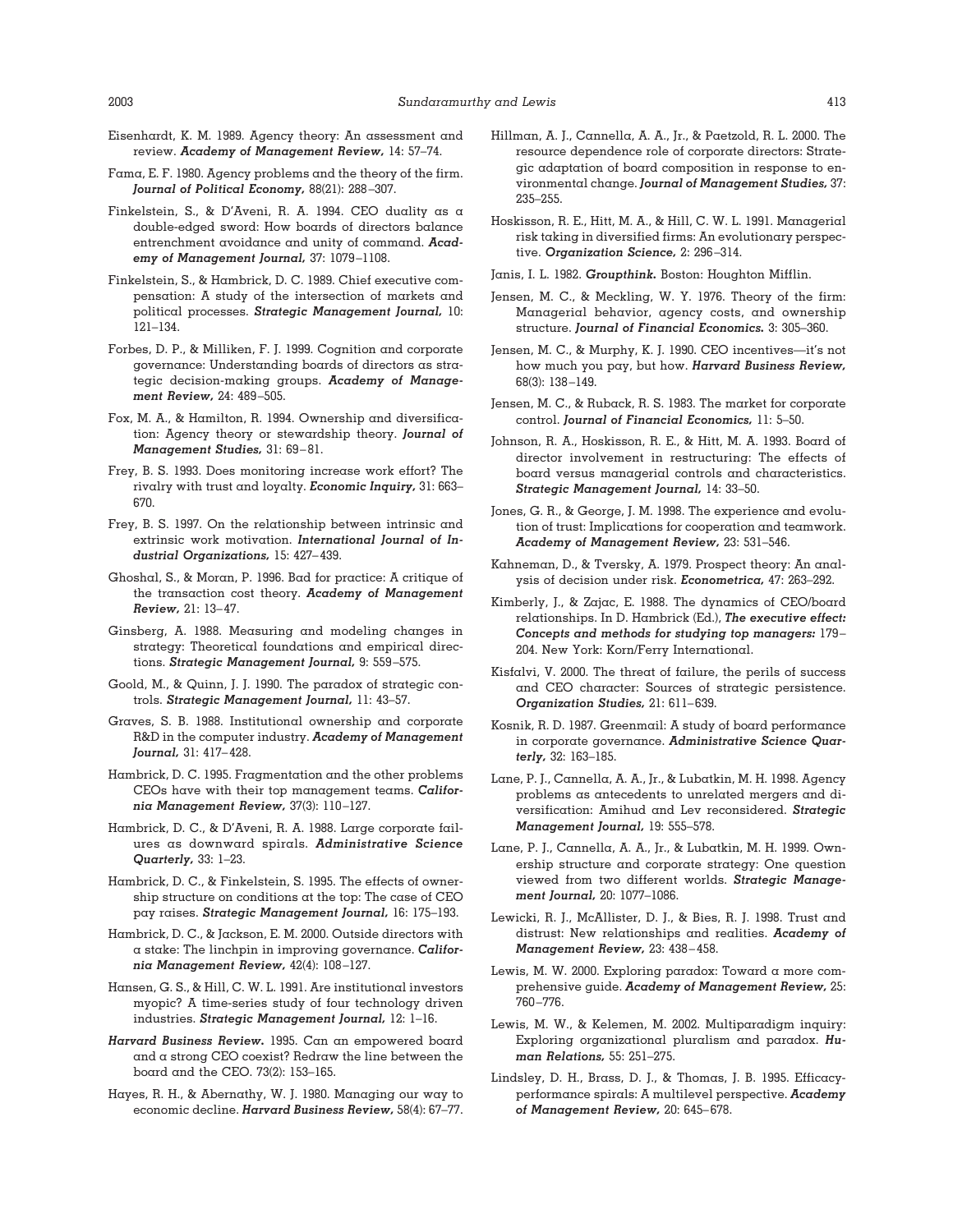- Macaulay, S. 1963. Non-contractual relations in business: A preliminary study. *American Sociological Review,* 28: 55–67.
- Mahoney, J. M., Sundaramurthy, C., & Mahoney, J. 1997. The effects of corporate antitakeover provisions on longterm investment: Empirical evidence. *Managerial and Decision Economics,* 18: 349–365.
- McLain, D. L., & Hackman, K. 1999. Trust, risk, and decisionmaking in organizational change. *Public Administration Quarterly,* 23(2): 152–176.
- Miller, D. 1994. What happens after success: The perils of excellence. *Journal of Management Studies,* 31: 327–358.
- Miller, D., & Chen, M. 1994. Sources and consequences of competitive inertia: A study of the U.S. airline industry. *Administrative Science Quarterly,* 39: 1–23.
- Milliken, F. J., & Lant, T. K. 1991. The effect of an organization's recent performance history on strategic persistence and change: The role of managerial interpretations. *Advances in Strategic Management,* 7: 129–156.
- Milliken, F. J., & Martins, L. L. 1996. Searching for common threads: Understanding the multiple effects of diversity in organizational groups. *Academy of Management Review,* 21: 402–433.
- Morck, R., Shleifer, A., & Vishny, R. W. 1989. Alternative mechanisms for corporate control. *American Economic Review,* 79: 842–852.
- Pearce, J., & Zahra, S. 1991. The relative power of CEOs and boards of directors: Associations with corporate performance. *Strategic Management Journal,* 12: 135–153.
- Pettigrew, A. M., & Fenton, E. M. 2000. *The innovating organization.* London: Sage.
- Piderit, S. K. 2000. Rethinking resistance and recognizing ambivalence: A multidimensional view of attitudes toward an organizational change. *Academy of Management Review,* 25: 783–794.
- Poole, M. S., & Van de Van, A. 1989. Using paradox to build management and organization theories. *Academy of Management Review,* 14: 562–578.
- Pratt, M. G., & Doucet, L. 2000. Ambivalent feelings in organizational relationships. In S. Fineman (Ed.), *Emotions in organizations.* 204–226. Thousand Oaks, CA: Sage.
- Ranft, A. L., & O'Neill, H. M. 2001. Board composition and high-flying founders: Hints of trouble to come? *Academy of Management Executive,* 15(1): 126–138.
- Rechner, P., & Dalton, D. 1991. CEO duality and organizational performance: A longitudinal analysis. *Strategic Management Journal,* 12: 155–160.
- Rediker, K. J., & Seth, A. 1995. Boards of directors and substitution effects of alternative governance mechanisms. *Strategic Management Journal,* 16: 85–99.
- Rindova, V. P. 1999. What corporate boards have to do with strategy: A cognitive perspective. *Journal of Management Studies,* 36: 953–974.
- Salancik, G. R., & Meindl, J. R. 1984. Corporate attributions as strategic illusions of management control. *Administrative Science Quarterly,* 29: 238–254.
- Sherman, H., & Chaganti, R. 1998. *Corporate governance and the timeliness of change: Reorientation in 100 American firms.* Westport, CT: Quorum.
- Smith, K. K., & Berg, D. N. 1987. *Paradoxes of group life.* San Francisco: Jossey-Bass.
- Staw, B. M. 1976. Knee-deep in the big muddy: A study of escalating commitment to a chosen course of action. *Organizational Behavior and Human Performance,* 16: 27–44.
- Staw, B. M., McKechnie, P. I., & Puffer, S. 1983. The justification of organizational performance. *Administrative Science Quarterly,* 28: 582–600.
- Staw, B. M., Sandelands, L. E., & Dutton, J. E. 1981. Threatrigidity effects in organizational behavior: A multilevel analysis. *Administrative Science Quarterly,* 26: 501–524.
- Stearns, L. B., & Mizruchi, M. S. 1993. Board composition and corporate financing: The impact of financial institution representation on borrowing. *Academy of Management Journal,* 36: 603–618.
- Stulz, R. M. 1988. Managerial control of voting rights: Financing policies and the market for corporate control. *Journal of Financial Economics,* 20: 25–54.
- Sundaramurthy, C. 1996. Corporate governance and strategic action within the context of antitakeover provisions. *Strategic Management Journal,* 17: 377–394.
- Sundaramurthy, C. 2000. Antitakeover provisions and shareholder value implications: A review and a contingency framework. *Journal of Management,* 26: 1005–1030.
- Sundaramurthy, C., Mahoney, J. M., & Mahoney, J. T. 1997. Board structure, antitakeover provisions, and stockholder wealth. *Strategic Management Journal,* 18: 231–245.
- Sundaramurthy, C., Rechner, P., & Wang, W. 1996. Governance antecedents of board entrenchment: The case of classified board provisions. *Journal of Management,* 22: 783–799.
- Wahal, S. 1996. Pension fund activism and firm performance. *Journal of Financial and Quantitative Analysis,* 31: 1–23.
- Westphal, J. D. 1999. Collaboration in the boardroom: Behavioral and performance consequences of CEO-board social ties. *Academy of Management Journal,* 42: 7–24.
- Westphal, J. D., & Zajac, E. J. 1995. Who shall govern? CEO/ board power, demographic similarity, and new director selection. *Administrative Science Quarterly,* 43: 127–153.
- Whyte, G. 1989. Groupthink reconsidered. *Academy of Management Review,* 14: 40–56.
- Wiseman, R. M., & Gomez-Mejia, L. R. 1998. A behavioral agency model of managerial risk taking. *Academy of Management Review,* 23: 133–153.

**Chamu Sundaramurthy** is associate professor of strategic management and research fellow at the Corporate Governance Institute at San Diego State University. She earned her Ph.D. in business administration from the University of Illinois at Urbana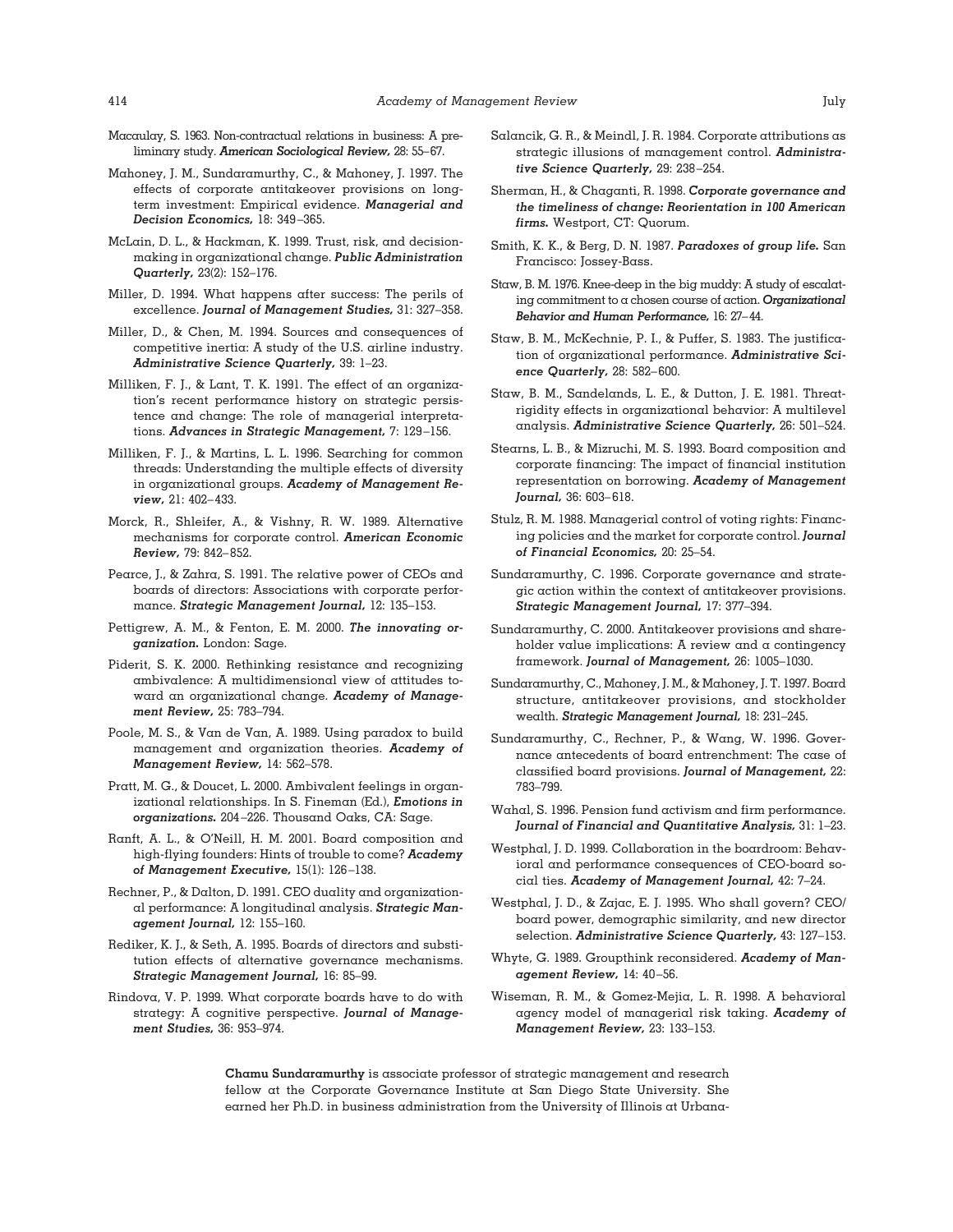2003 *Sundaramurthy and Lewis* 415

Champaign. Her research focuses on corporate governance, with an emphasis on boards of directors, market for corporate control, shareholder actions, social responsibility, and organizational change.

**Marianne Lewis** is associate dean for innovation and program development and associate professor of management at the University of Cincinnati. She earned her Ph.D. in management from the University of Kentucky. Her research explores paradoxes of innovation, particularly in the areas of product development, advanced manufacturing technology, and organization theory.